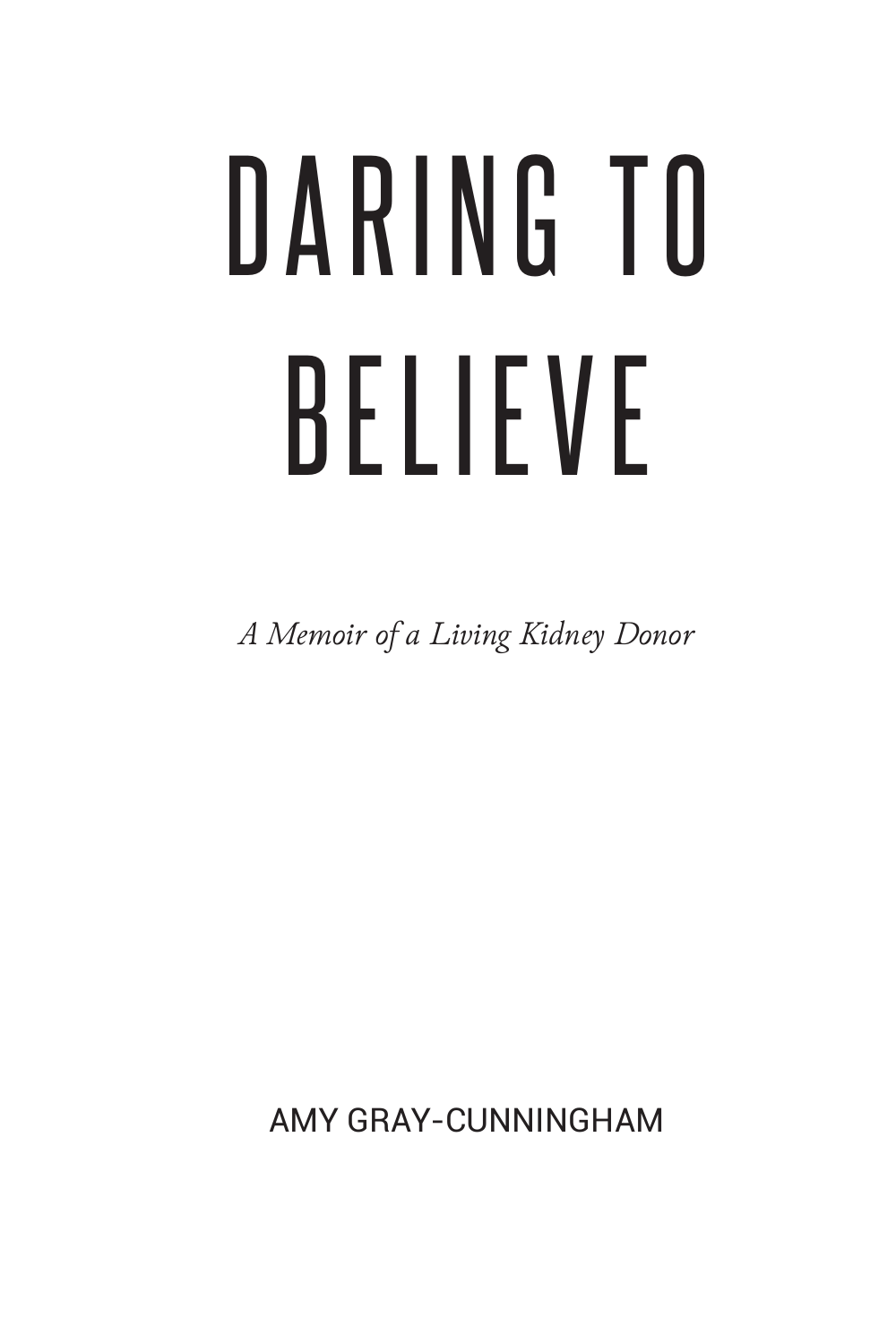DARING TO BELIEVE Copyright © 2020 by Amy Gray-Cunningham

All rights reserved. Printed in the United States of America. No part of this book may be used or reproduced in any manner whatsoever without written permission except in the case of brief quotations embodied in critical articles or reviews.

For information contact : amygraycunningham@gmail.com www.amygraycunningham.com

Printed by CreateSpace, An Amazon.com Company

Book and Cover designed by Amy Gray-Cunningham ISBN-10: 1985633914 ISBN-13: 978-1985633919

First Edition: March 2018 Second Edition: September 2020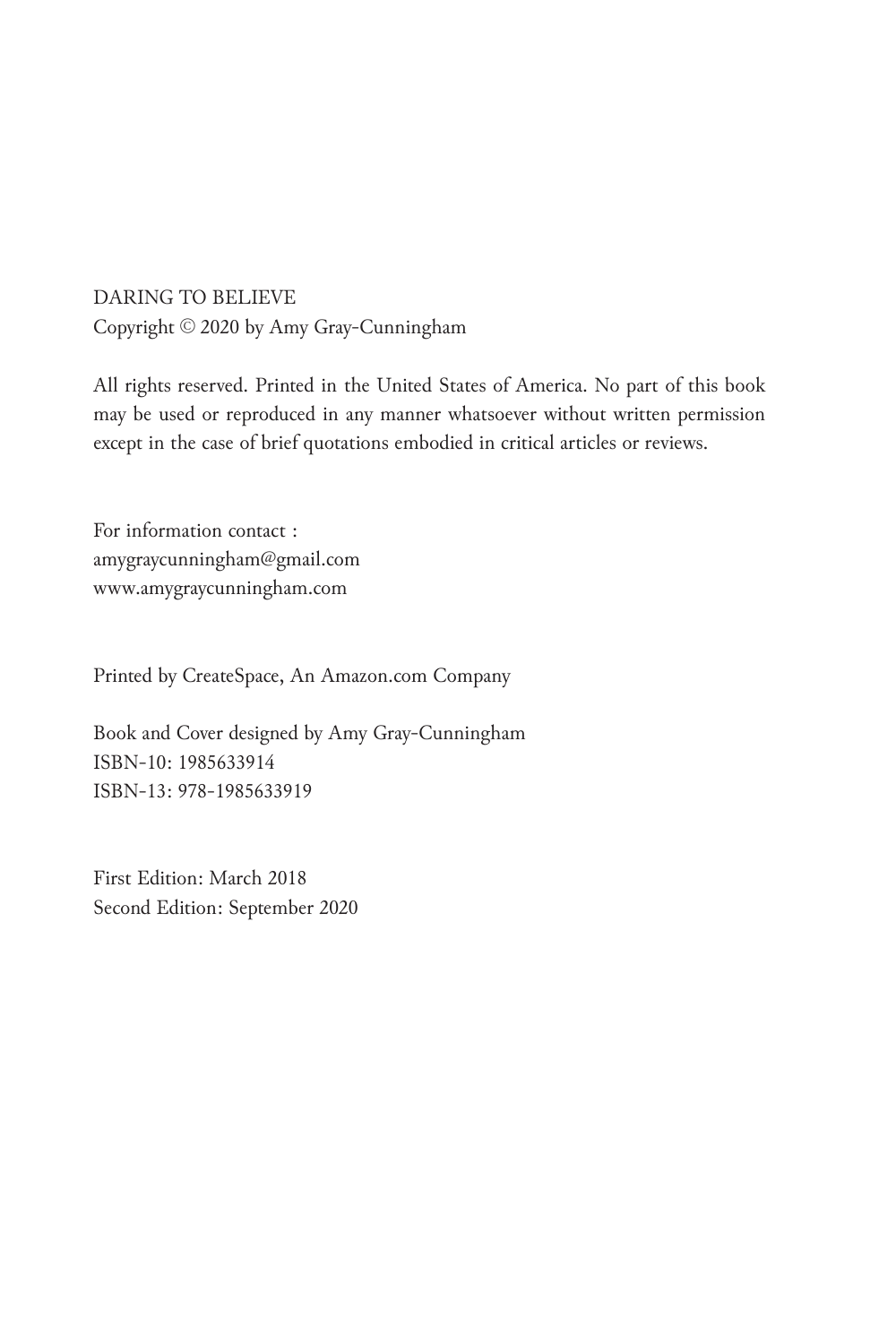### Dedication

I dedicate this book to all the living kidney donors—past, present, and future. And to the families of the donors who experience this miracle with them.

And, to all those who have dared to believe in the impossible. Maybe you didn't donate a kidney, but perhaps God led you to build a school. Or, create a much-needed water supply in a foreign country. Or, build a homeless shelter. Or, take food to the elderly. Or, smile at the person next to you on the bus who thought about suicide but decided against it because you saw and acknowledged him.

Whatever you've been led to do, thank you for listening to your inner calling and daring to believe it was possible!

May your blessings be plentiful!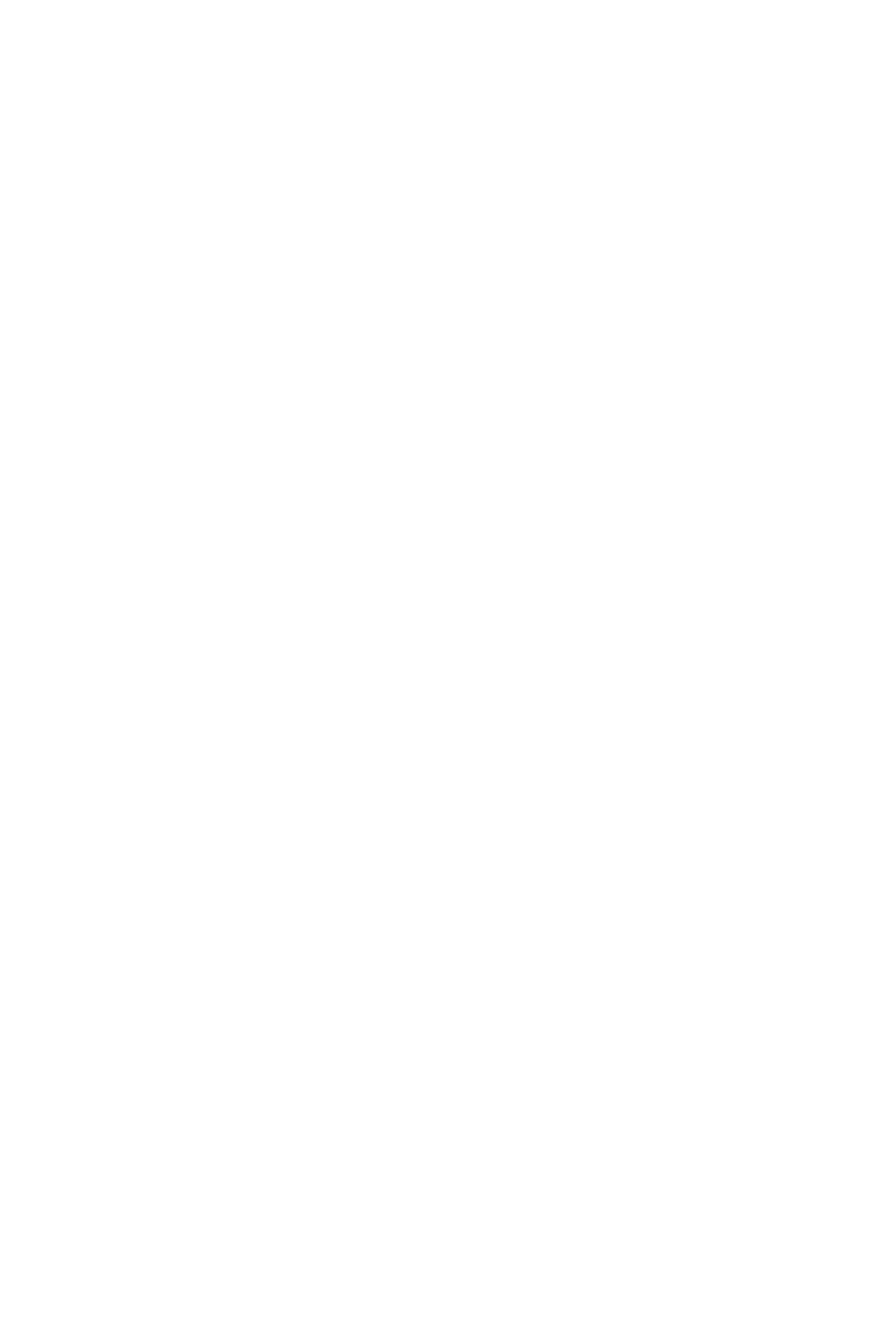### Acknowledgments

First, last, and always, I want to acknowledge and thank the Source of Everything—God. This journey we've been on has been incredible, and I look forward to experiencing many more miracles in this lifetime and possibly others. I will love You forever and always.

Second, my soul-mate, life partner, best friend, and lover—my devoted husband, Chuck Cunningham. Without you, I wouldn't be who I am today. You've been my greatest champion and supporter. You've kept me grounded, yet, given me wings when I needed to fly. Thank you for always believing in me. I will love you forever and always.

Next, my mother, Linda Price. You've taught me so much about faith, love, compassion, mercy, and forgiveness. You are everything I wanted to be and could hope to become. I believe that before I was born, God and I picked you for my mother. You are my earth angel—always there to help and support me. I will love you forever and always.

To Alex, my first-born—my beautiful son. You came into my life just when I needed you the most. The moment I looked into your angelic blue eyes, I couldn't imagine loving anyone as much as I loved you. You've grown into a man a mother is proud to call her son. Thank you for choosing me to be your mom. It's one of my greatest blessings. I will love you forever and always.

To my second (bonus) son, Chase. Even though I didn't give birth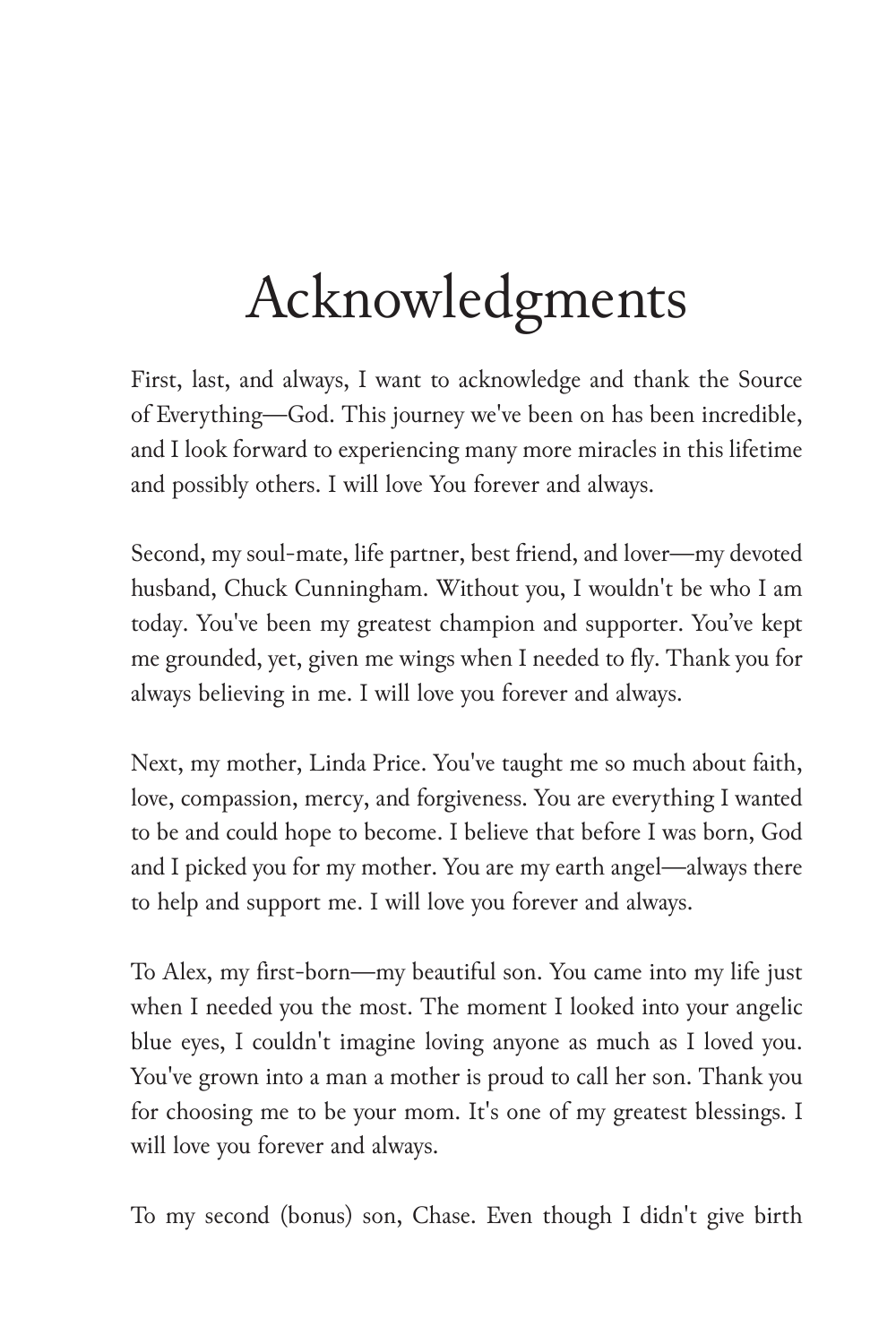to you, I've always considered you my son in every way. I was blessed the day you and your father came into my life, and it's been a pleasure watching you grow into a loving man. I will love you forever and always.

Of course, this book wouldn't be possible without the Ensley family. David, Susanne, Mallory, Leslie, Betty, Jennifer, Sean, Kade, Cole, Randy, Sabra, Katie, Mitch, and to the many extended Ensley, clan. You all have become my family, and I will love you forever and always.

And a special acknowledgment to Liz Williams and Susan Jensen. You both helped me edit chapter after chapter and kept me motivated when needed. Words can't express my thanks and appreciation for all that you've done to help me get this book published. I will love you forever and always.

Dana Cohen, you are my friend and confidant. I'm grateful God brought you into my life. You make me laugh, and you encourage me to continue daring to believe in the impossible. Thank you for reading the book countless times, helping to make it perfect. I will love you forever and always.

And to another special friend, Jessica Magnum. You always believed in me, even from the moment your dog "introduced" us on a walk, and I announced, "I'm writing a book!" You opened my eyes and challenged me to look beyond the obvious and always dare to believe. Thank you, and I will love you forever and always.

My transplant team at Carolinas Medical Center and the all the nurses on the transplant floor—you have my gratitude and appreciation for all that you did to make this experience amazing for me. Thank you!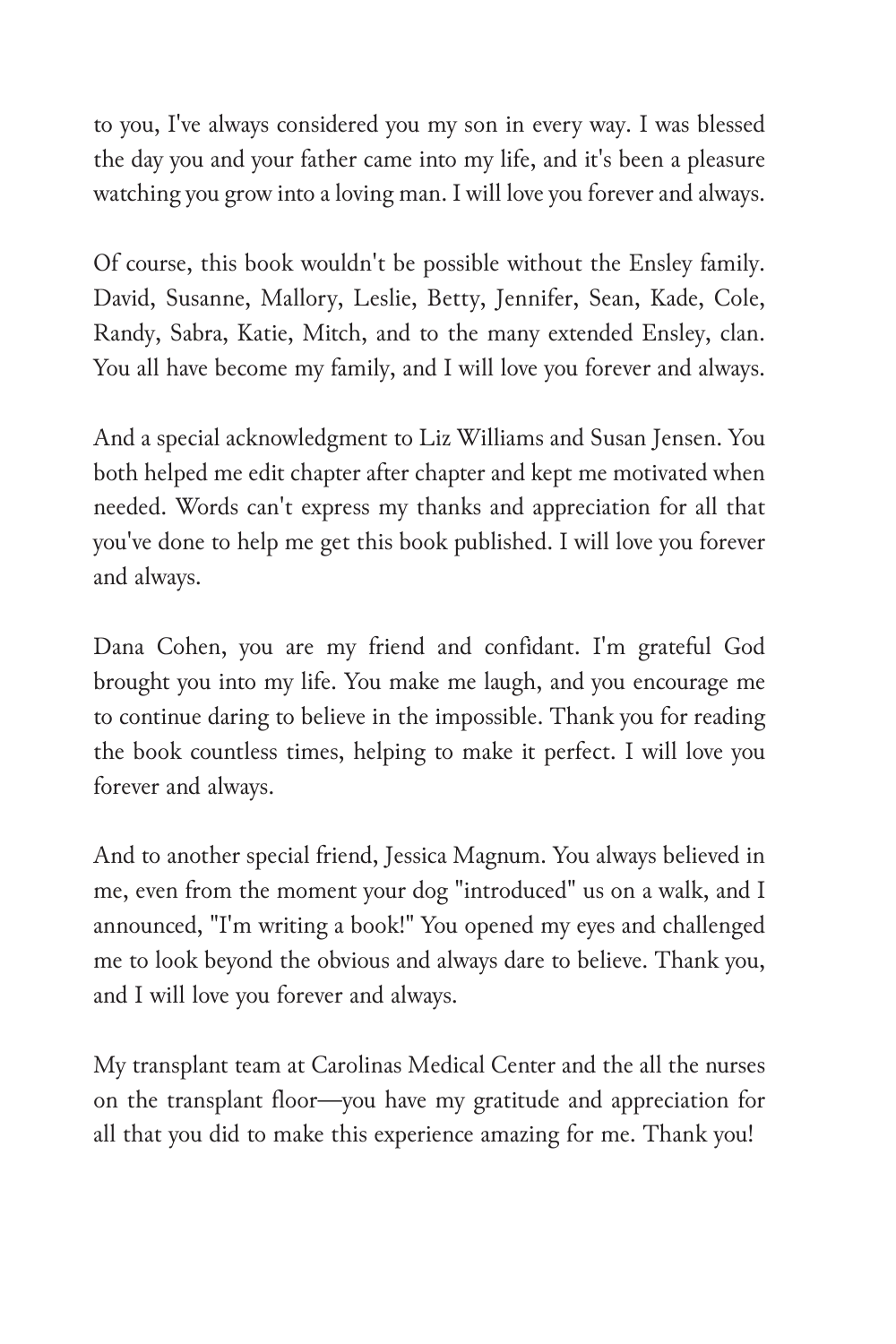There have been so many people who have allowed this book to become a reality. You know who you are—thank you and God bless!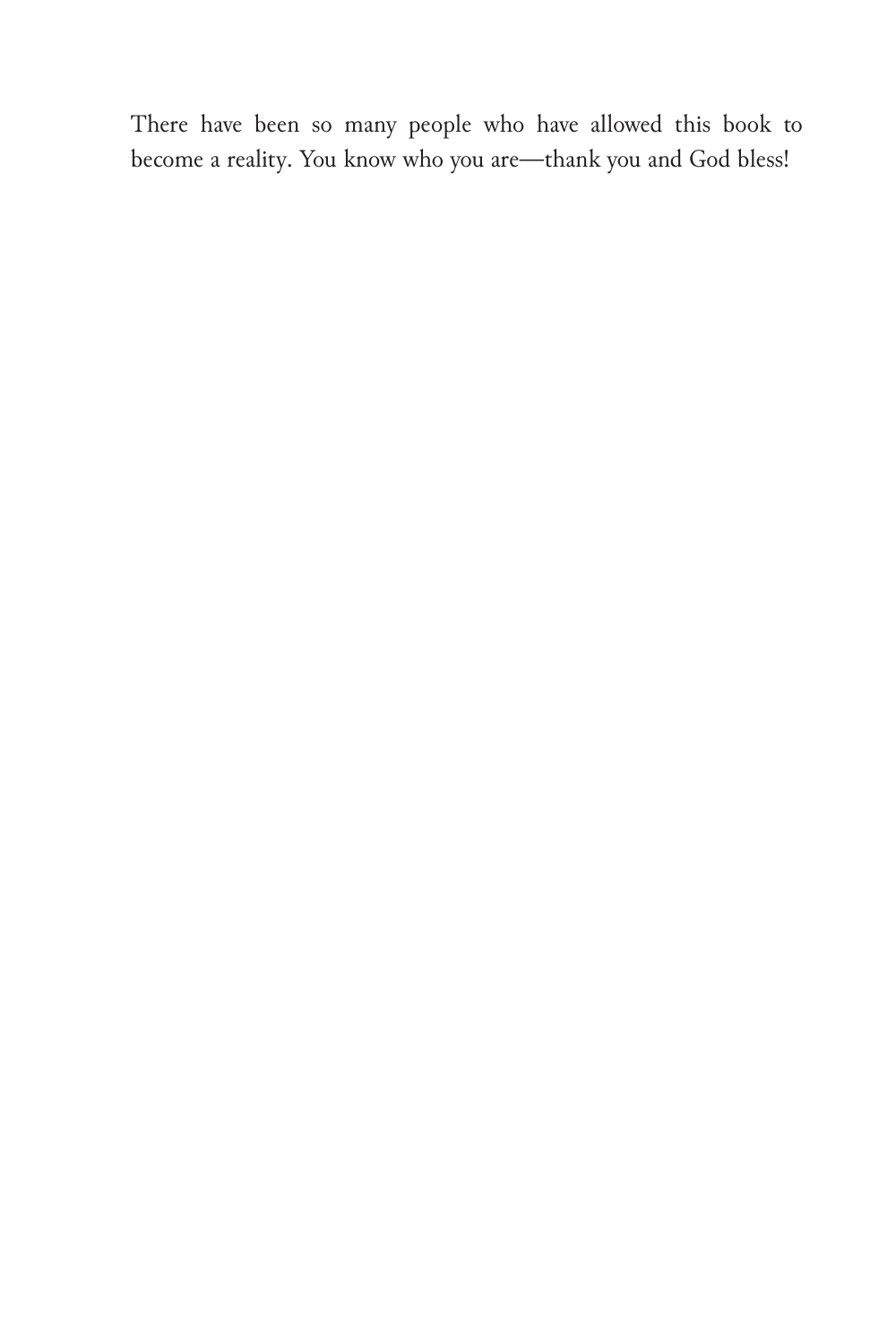### Forward

My family and I had just finished dinner when I received a call from my sister, Jennifer Scoggins. She told me that I needed to call a young lady, whom I didn't know. I was shocked and elated as Amy announced to me she was my perfect match for a kidney transplant and that she wanted to give me the precious gift of life.

Diagnosed with Polycystic Kidney Disease (PKD) in 2000, I displayed no symptoms of the disease. In fact, I had gone to the doctor for a completely unrelated issue. In 2009, I was placed on dialysis, and subsequently, the transplant list.

My life and that of my family drastically changed as I began peritoneal dialysis. At night, I attached myself to a machine, and through a tube in my stomach it delivered clean fluid and then drained the waste from my body—essentially acting as an artificial kidney.

Within a year, peritoneal dialysis quit working for my body. I was placed on hemodialysis, and three times a week, I went to a dialysis clinic, which is when my health began to deteriorate.

Jennifer took to Facebook in hopes of finding a donor for me. It worked—Amy found me!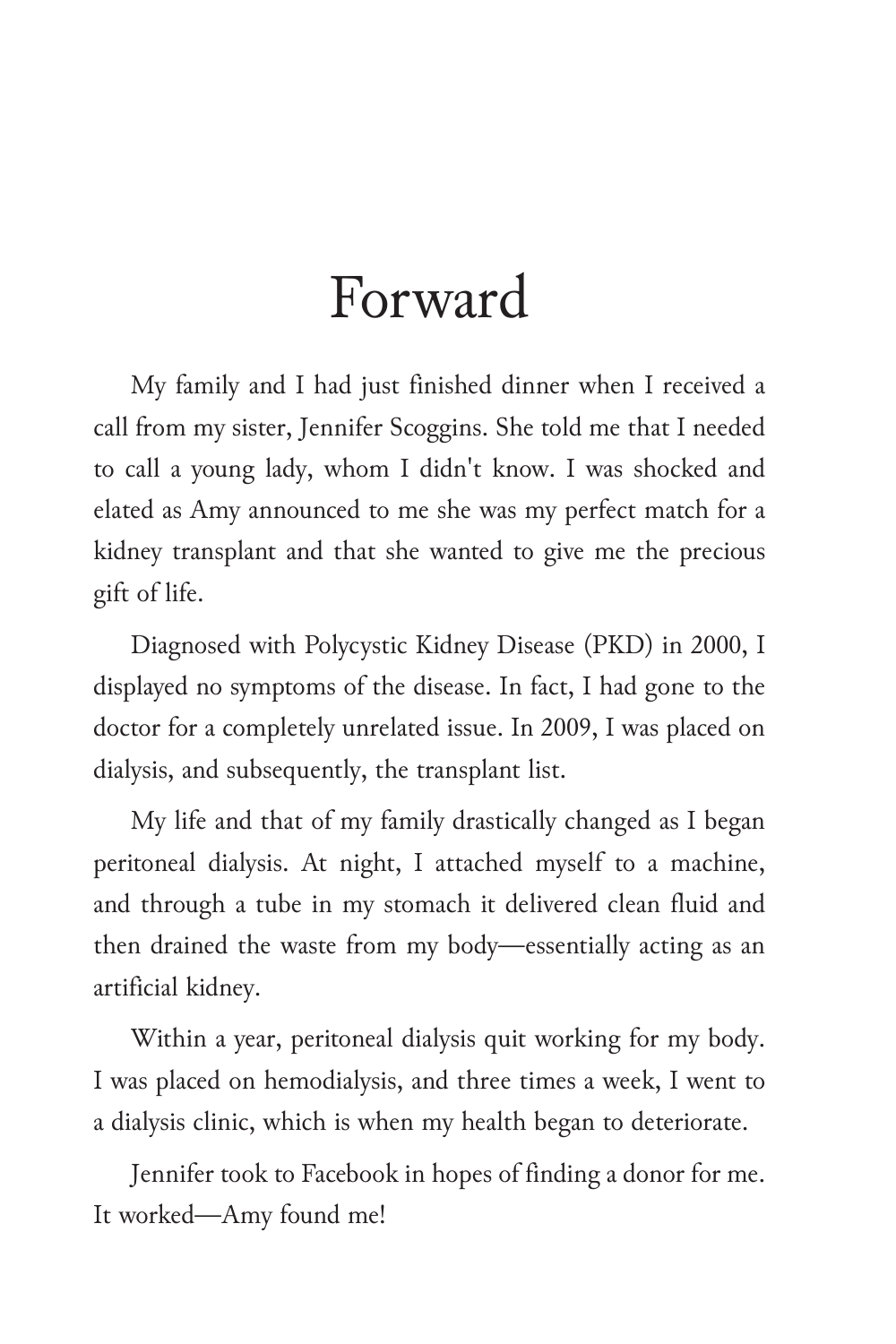Amy's story is a testament to a life of redemption, faith, and triumph. Her continued commitment to the National Kidney Foundation reflects her character to make a difference.

Miracles do happen—Amy's book is the formula of such a miracle. Through the grace of God, and Amy's courage to believe, she changed the life of a stranger forever.

> David Ensley Amy's Kidney Donation Recipient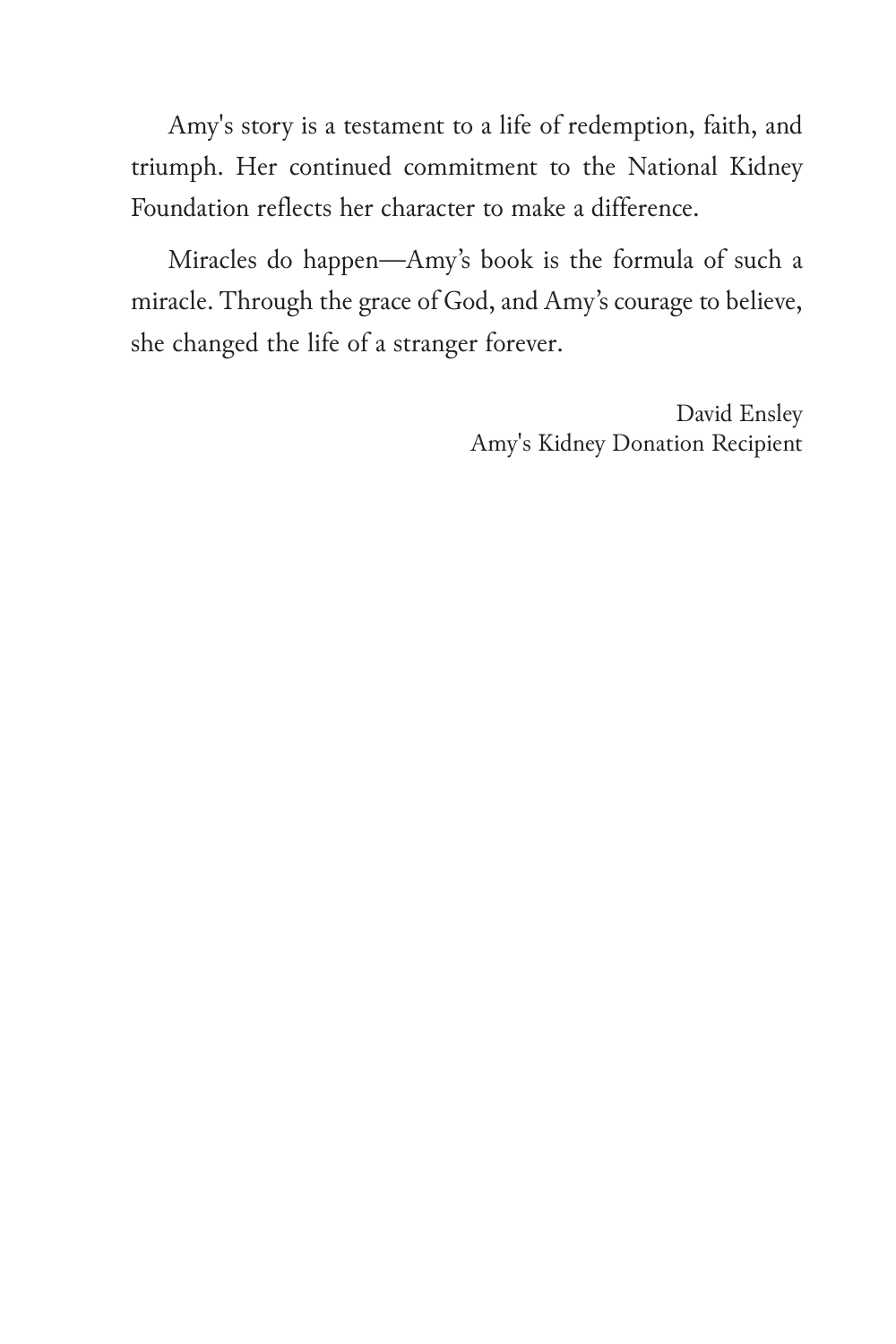### *Forward*

Unless you are a first responder, a practitioner of medicine, or a member of the military, you have probably never had occasion to say, "I saved someone's life today."

This book presents a captivating story where one woman, when given the opportunity to save a life with a living kidney donation, said "Yes!" Told with an endearing sincerity that will both entertain and inform you, Amy doesn't pull any punches about the process of saving a life in this way.

There are lots of factors to consider when making the decision to become a donor. She will capture your heart as she details the adventure and the many unique, intrinsic benefits of choosing to donate life to another human being.

The need for organ donors continues to be outpaced by growing demand. Data from the Organ Procurement and Transplant Network and the US Renal Data System indicate that as of January 2016, there were 121,678 people waiting for organ transplants in the US, and of those, 100,791 were waiting for kidney transplants. On average, over 36,000 people are added to the waitlist each year, and as another point of reference, 17,107 kidney transplants took place in the US in 2014. To further dial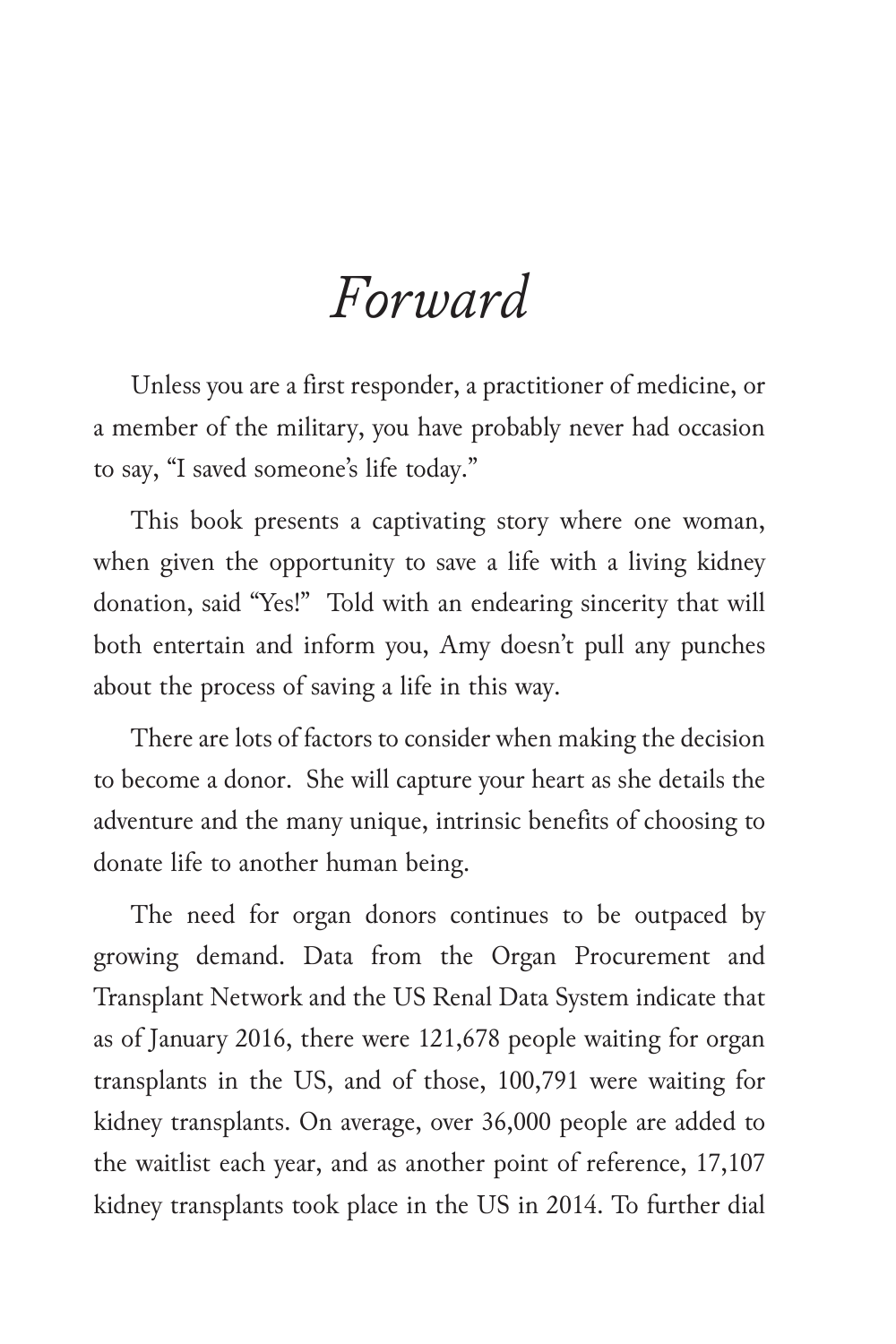up the urgency, 13 people die each day while waiting to receive a kidney transplant.

If you're considering becoming a living donor, or would just like to learn more about organ donation in general, you can find a wide range of resources on the websites for the National Kidney Foundation (**www.kidney.org/transplantation**), Donate Life America (**www.donatelife.net**), the Organ Procurement & Transplantation Network (**optn.transplant.hrsa.gov** or **www.organdonor.gov**), or the United Network for Organ Sharing (www.unos.org).

> Rob Hayden Executive Director National Kidney Foundation of the Carolinas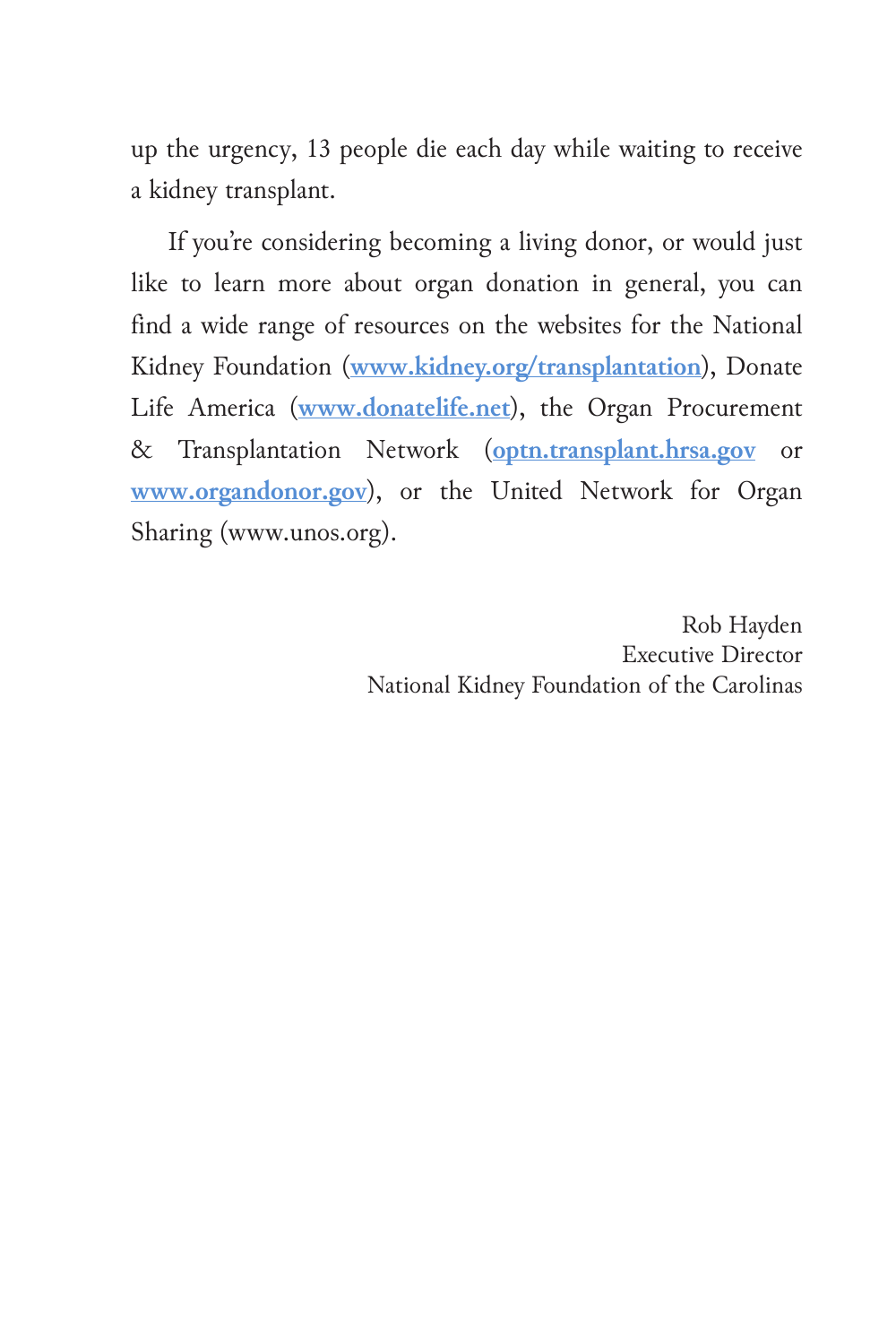### **CONTENTS**

#### **PART I**

#### **PART II**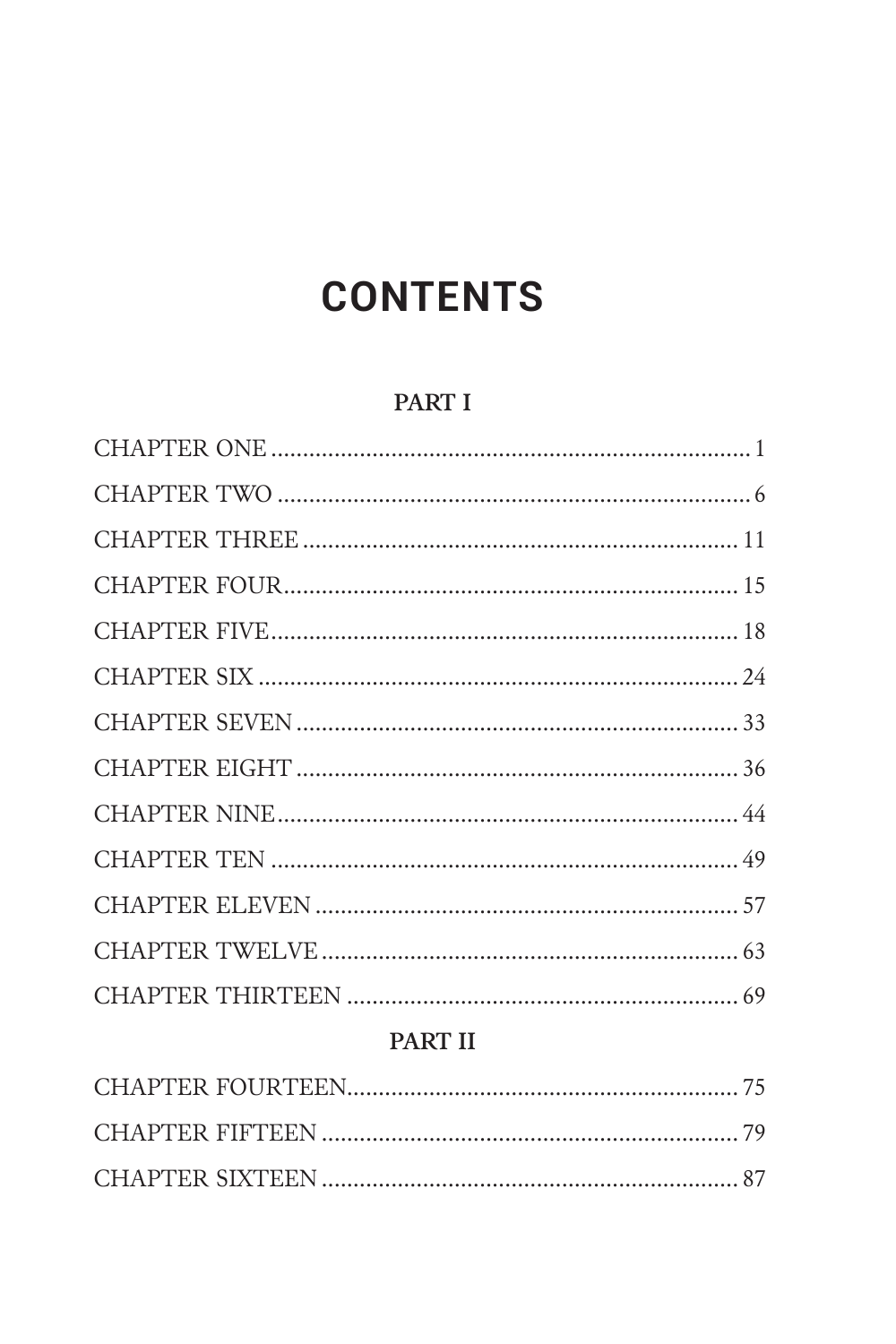#### PART III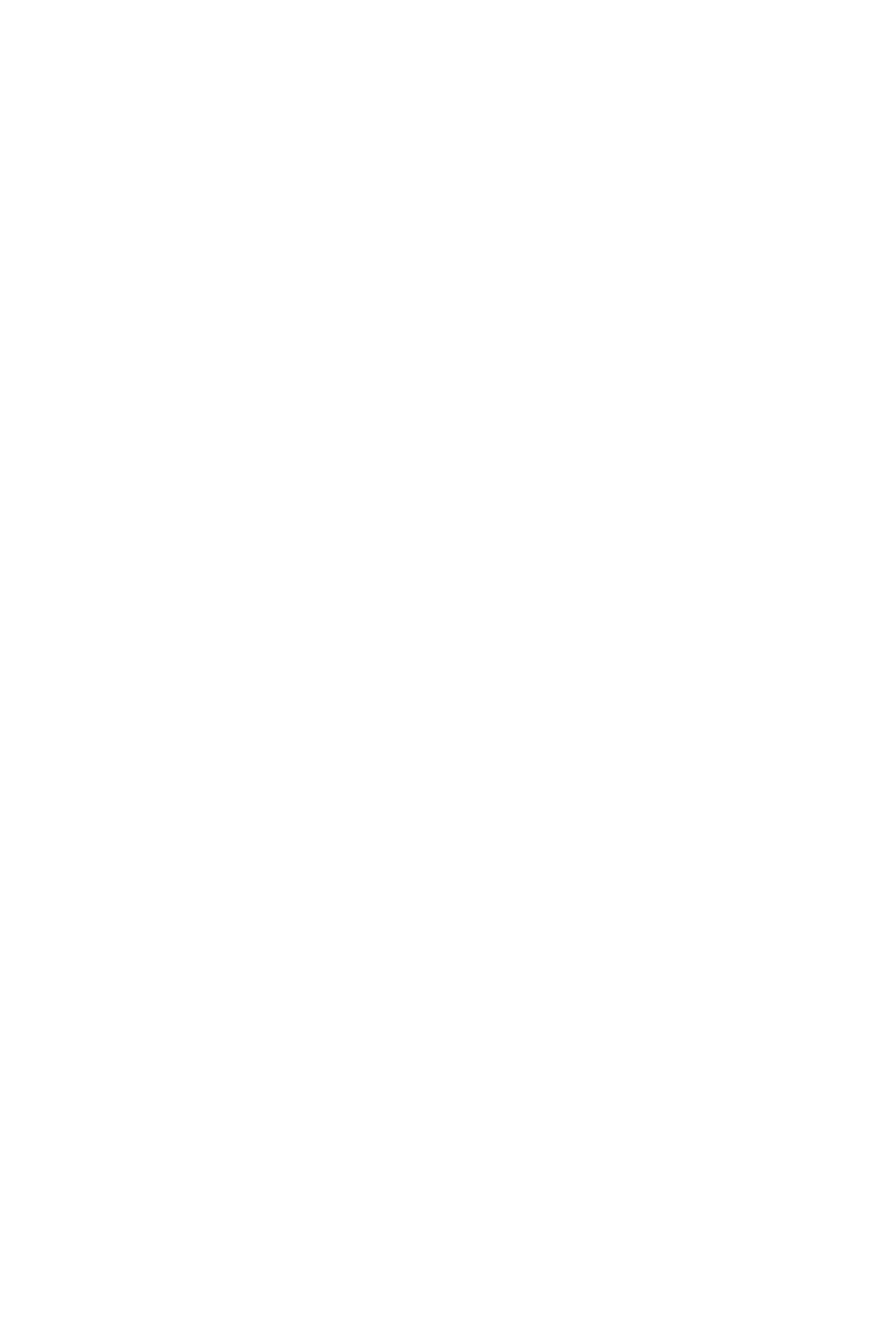# PART ONE

*CHAPTER ONE*

*"I have been all things unholy; if God can work through me, he can work through anyone."* —St. Francis of Assisi

*THE GROOM AND THE BEST MAN* took their places at the front of the hall, and the DJ queued the music. All eyes darted to the back of the room. Dressed in an off-white lace gown with flowers in her hair, Mallory appeared with her father by her side. He wore a smile which lit up his face—a moment forever etched in my mind.

The room had been decorated just as in Mallory's childhood dreams. The lights were dimmed, and a sweet fragrance of roses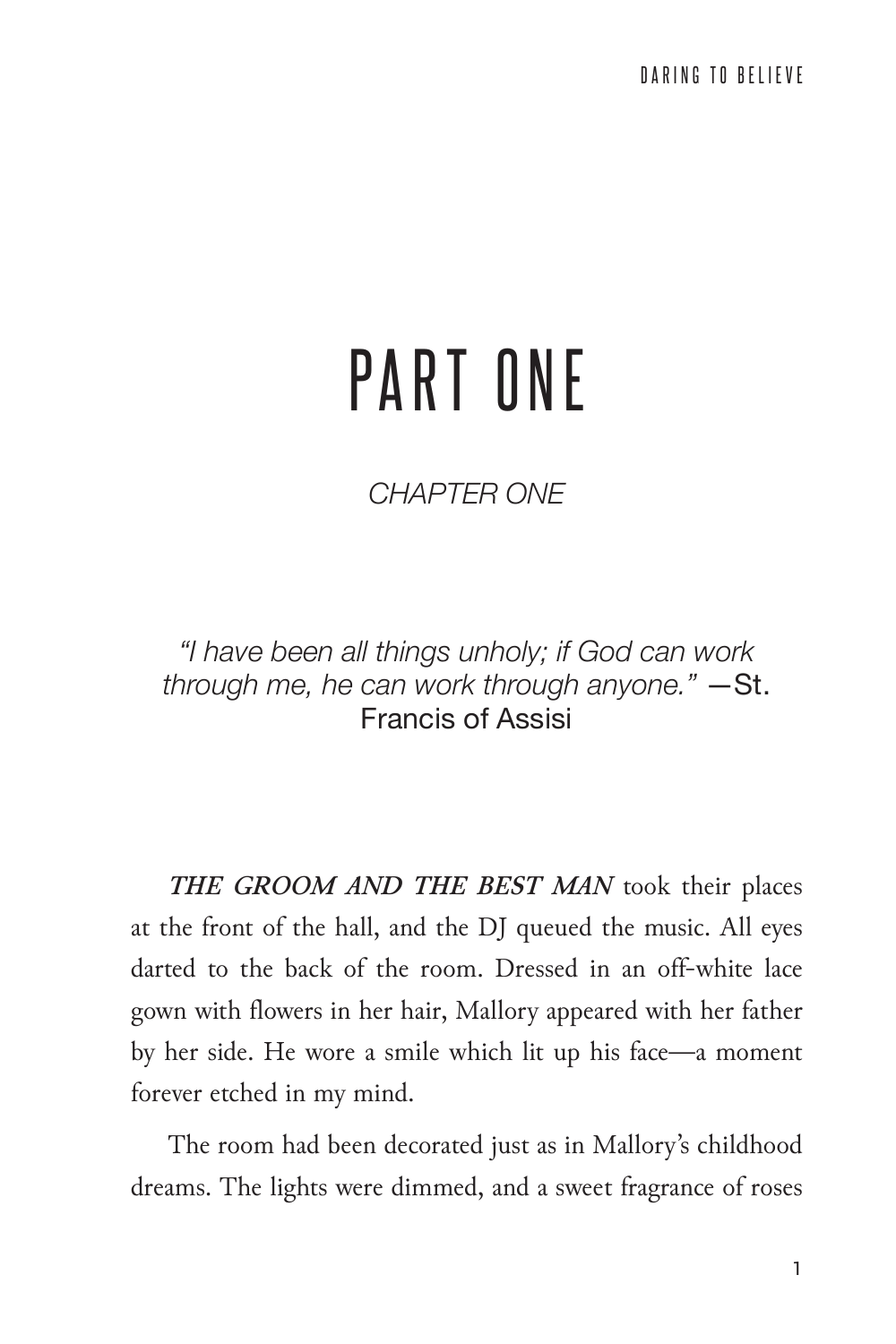perfumed the air. A spray of white flowers adorned the wedding arch where the couple would speak their vows and cement their life-long commitment with a kiss. But most important of all, the room overflowed with family and friends who came to witness the intimate joining of two precious souls.

Mallory glided by me on the arm of her father looking like a graceful swan streaming through the water. Tears flooded my eyes as I drank in the moment. Mallory's father—tall, healthy, and full of life—beamed with love and admiration for the little girl who had captured his heart many years ago.

Proudly, David Ensley presented his beloved daughter's hand in marriage to the second man she'd ever loved. For both David and Mallory, however, this day proved much more special than simply a happy dad offering his daughter's hand in marriage. For all of us, in fact, it was about savoring a joyful story that could've had a different ending, but thankfully didn't, because of those who dared to believe.

When our new bride, Mallory, was a teenager, her father, David, had been diagnosed with polycystic kidney disease, or PKD, which eventually put him in renal failure. Her wedding day most likely wouldn't have included her father, except that her Aunt Jennifer, desperate for a miracle, had courageously turned to social media.

Jennifer Ensley Scoggins had created a Facebook page, Looking for a Kidney for My Brother David, in hopes of finding a living donor. Neither Jennifer nor their older brother, Randy,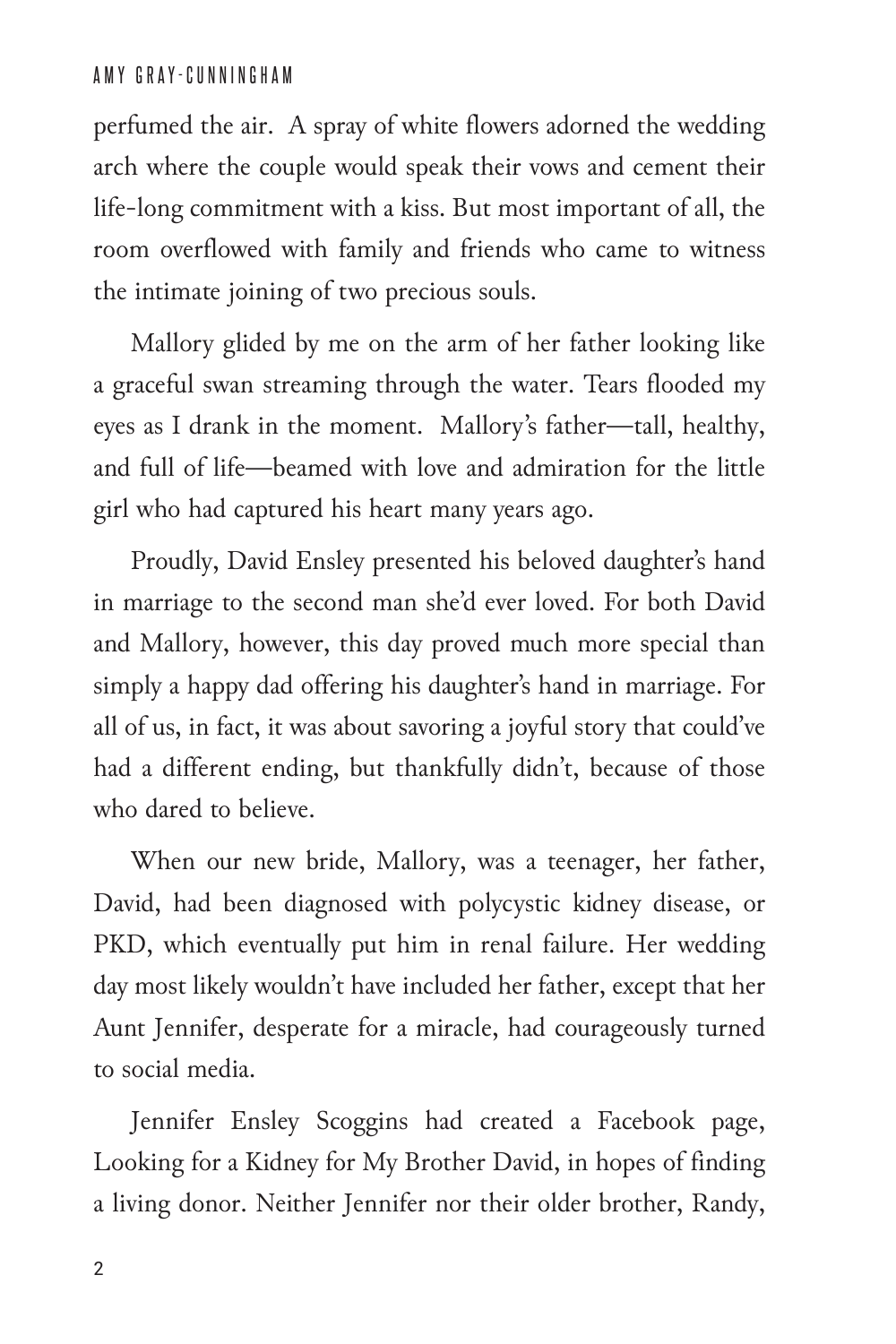were eligible donors, and other family members were not a match. But Jennifer never gave up hope. She believed God would provide a miracle—an angel to help her brother.

Our connection began when Chuck, my husband, casually read Jennifer's Facebook page aloud to me one evening. Something deep within me stirred and with all my heart, I replied, "I hope someone steps up to help him."

My life then took a dramatic 180-degree turn when I heard from out of nowhere—*"Amy, that person will be you!"* 

I had been asking God to use me for His purpose. However, I never thought He'd ask me to do something so outrageous.

On July 6, 2011, I donated a life-saving kidney to David Ensley. It is this fantastic journey that I share with you now.

As an organ donor, I became a perfect match—a 1-in-20 million to be exact—to this man I didn't even know. Our body types were such a close match that we could have been siblings. As a result, David now requires only a small amount of antirejection medication to keep his body from rejecting the new kidney I donated.

I initially decided to write this book to educate people about kidney donation and the process I went through. At the time of my surgery, there weren't many books written about the procedure, and I just love books! The ones I found were clinical and boring. I wanted to write about my personal journey with the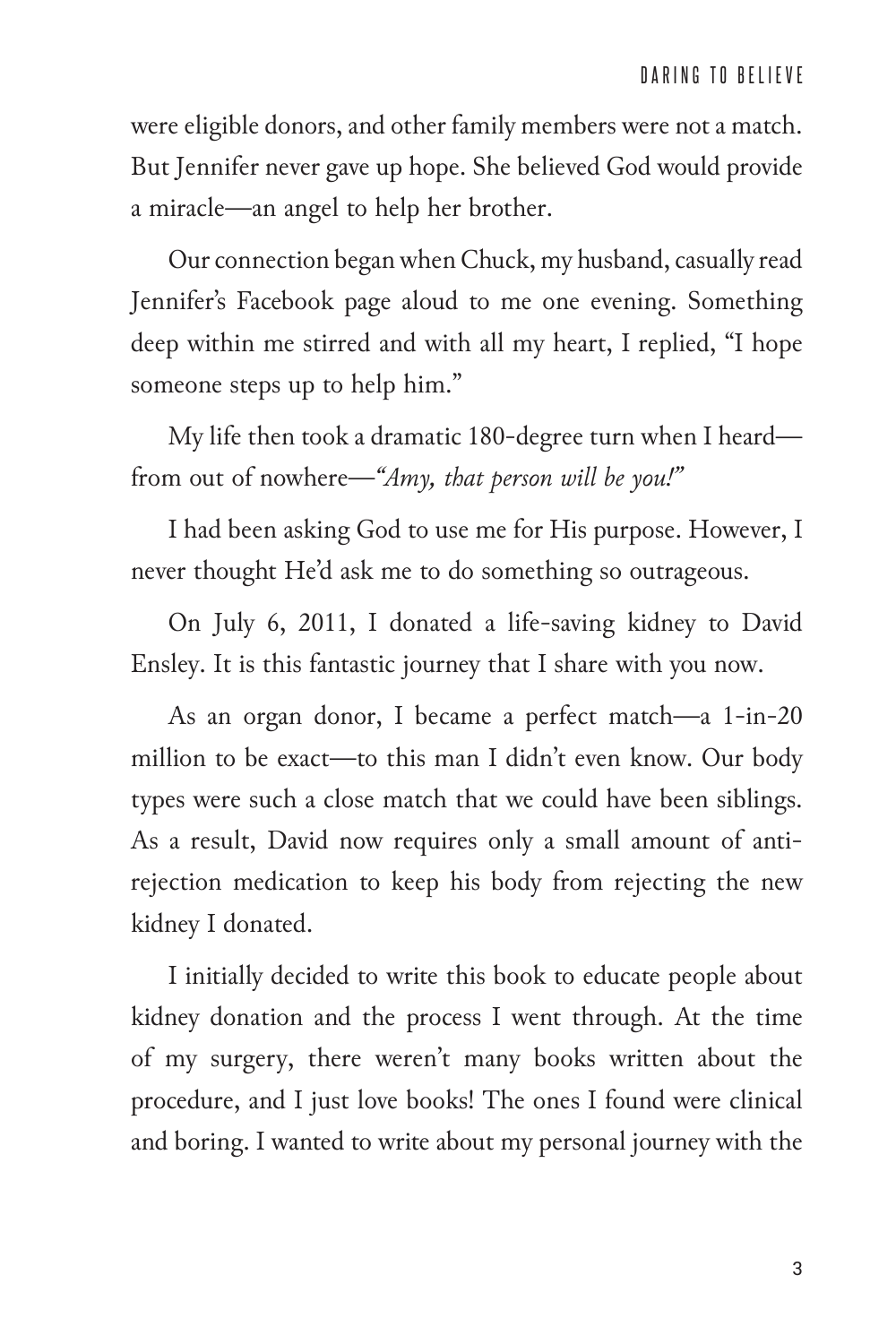intent of possibly inspiring others to consider becoming living donors, as well.

The book, however, has evolved into something much more than a story about a kidney donation. It has become a testimonial to daring to believe in the impossible and watching for the synchronicities in life leading you to your divine purpose.

Daring to Believe is an inspiring love story. But most importantly, it's about my ever-growing love affair with God or "Papa," as I call Him—and discovering that what I've been searching for my entire life was within me all along.

God, Allah, Tao, Source, Adoni, Papa—it doesn't matter how you refer to the Supreme Being of the Universe. God is not a thing, or a place, or a concept. It's the breath within each of us that connects us to the All and to one another.

God is accessible in everyone at any time. You'll find Him in the vagrant on the street or the CEO in the corner office. You'll recognize Him in the act of holding the door for the person behind you or the hug you give a friend. You may or may not find Him in a church or a synagogue or a mosque or a bar, but you will notice Him in the people who frequent those places.

I grew up as a Christian, and you'll find many references to the Christian way of life throughout this book. But I beg you, whether you are Christian or a non-Christian—no matter what your thoughts are about that aspect of your life, please continue reading!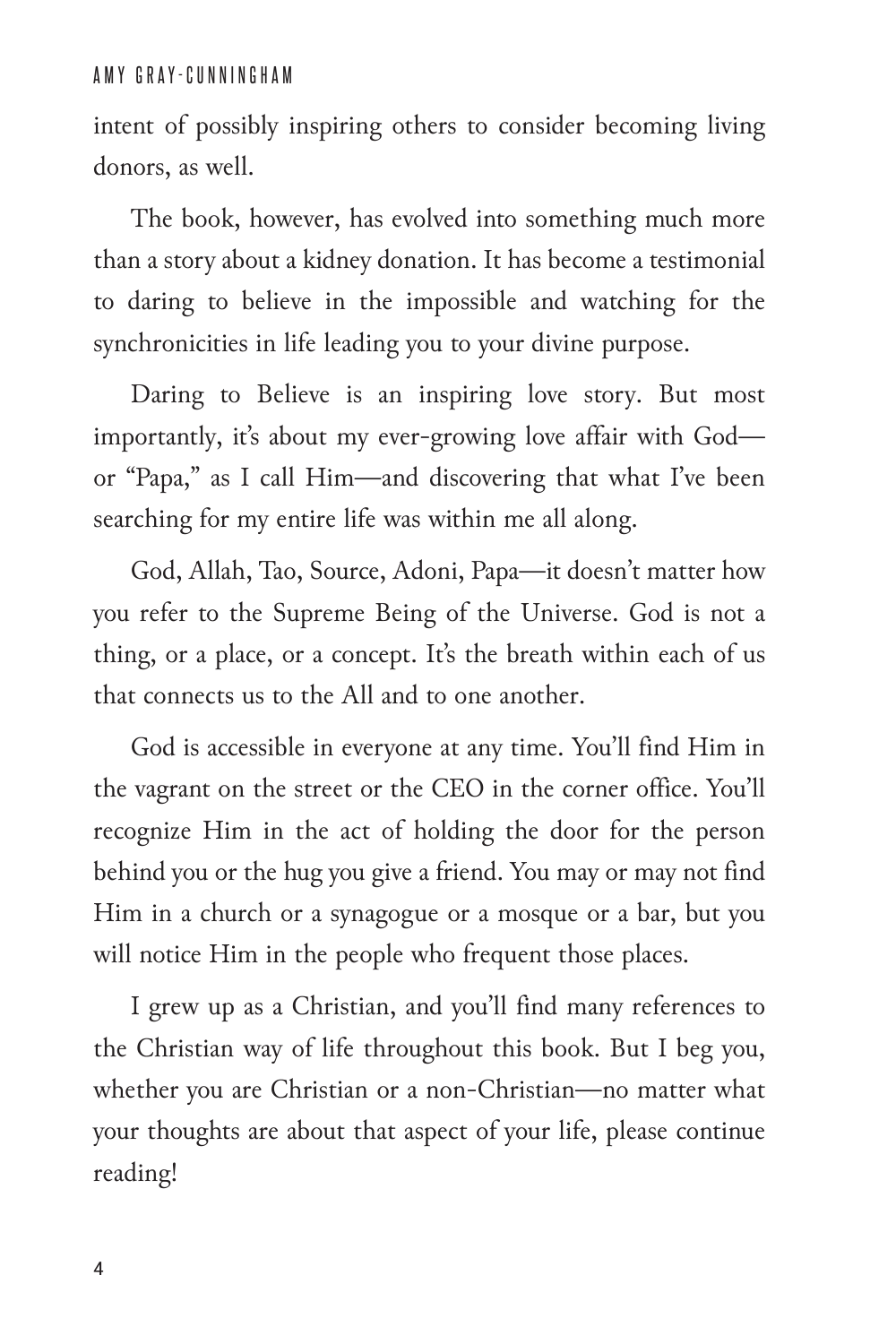My prayer is that this book touches people across all divides and religions. God is all-encompassing no matter the name He's called!

May you be inspired and Dare to Believe.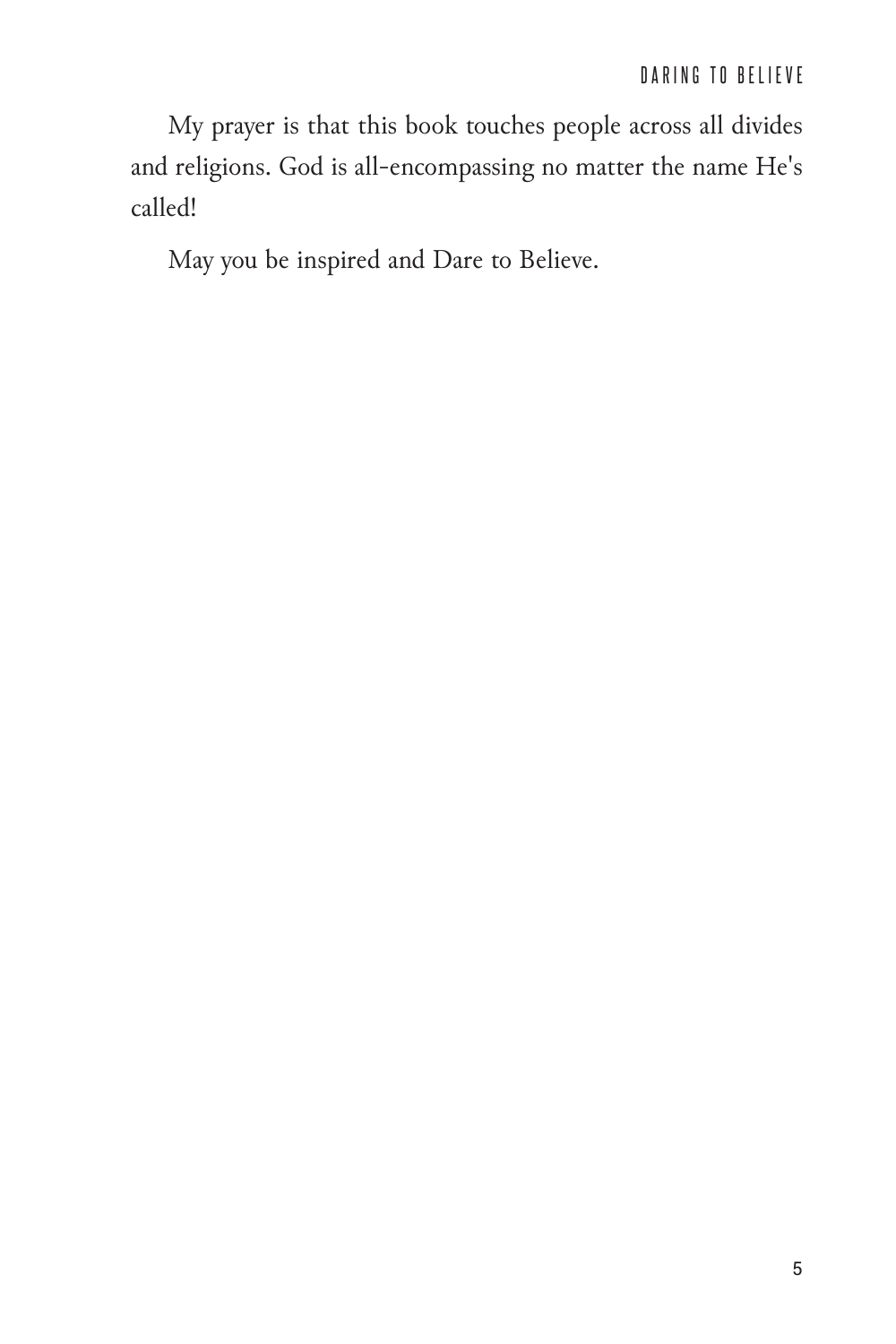## CHAPTER TWO

*"There's nothing more powerful than an idea whose time has come."—*Victor Hugo

*IT WAS THREE-THIRTY ON THE MORNING* of July 6, 2011. The alarm shrilled. I had been staring at the ceiling for hours, as if dreaming with my eyes wide-open. I reached over to silence the noise, and a wide grin spread across my face.

Today was the day I'd been anticipating for months. All the testing, questions, and endless conversations had led to this moment. Today, I would donate my kidney to David Ensley, a man who, before this decision, I had never met. Today, God would use me for His miracle. Today, we were saving a life— David Ensley's life.

I hopped out of bed and scrambled to the bathroom to brush my teeth. I wasn't allowed to eat breakfast or even enjoy my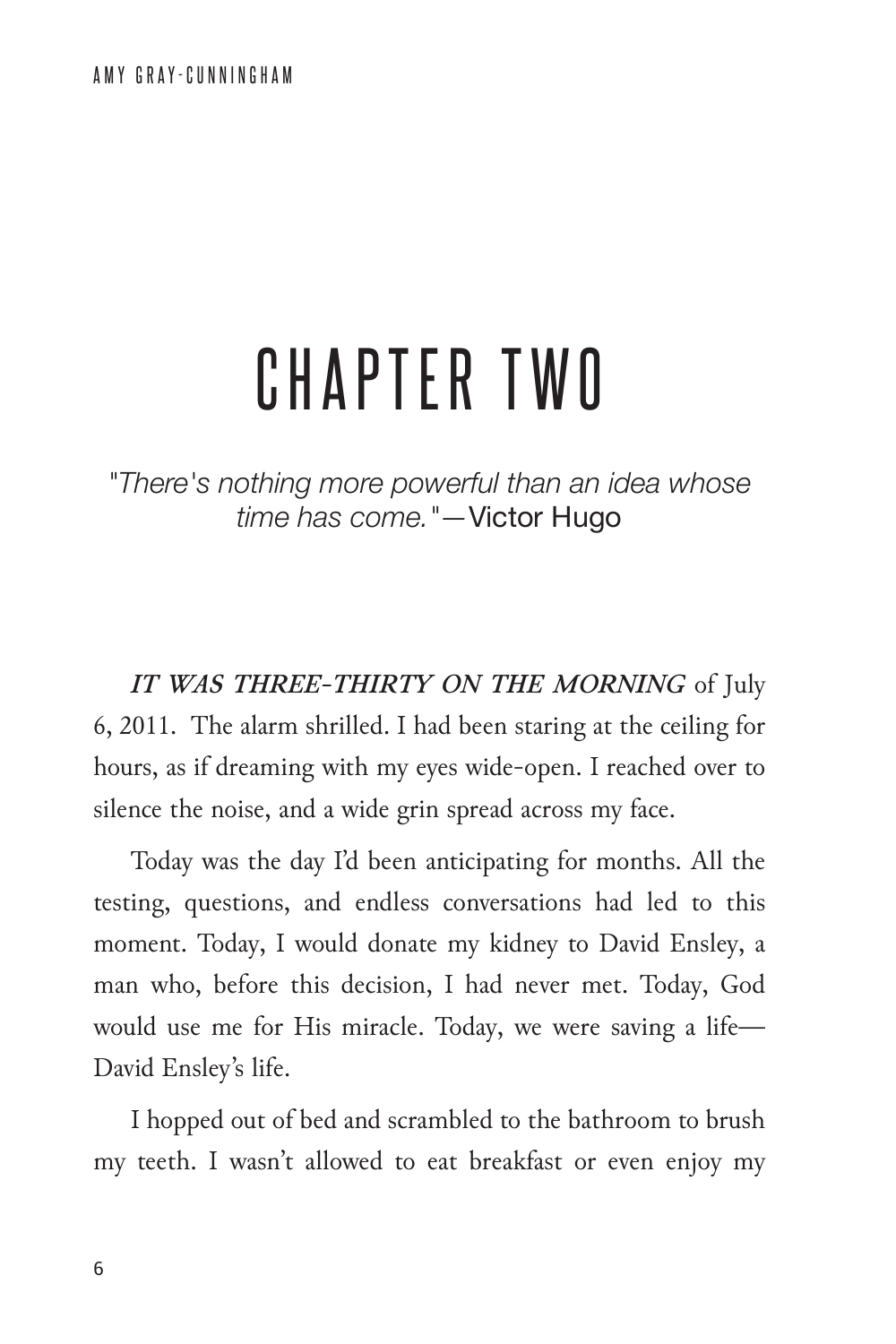beloved morning coffee, but I would, at least, have fresh breath and clean teeth.

I yelled to my motionless husband, Chuck, "Honey, let's get going. Out of bed!"

He mumbled, "I'm getting up," and tried to pull the blankets back over this head.

"Now," I commanded. How could he even think of sleeping in today? I wondered, shaking my head in disbelief.

"I'm up. I'm up," he said kicking off the blankets as his feet hit the floor.

"Good," I muttered, "I don't want to be late." Although if we were late for anything, it usually wasn't because of Chuck. He had an annoying habit of always being 10 minutes early for everything. But today I must be early.

I pulled on blue striped shorts and a white cotton T-shirt I had laid out the night before. I wanted casual and comfortable. Remembering instructions not to bring anything valuable, I placed my wedding rings in the top drawer of my jewelry box for safe keeping. I hadn't removed these rings since our wedding day, two years before.

Although, Chuck and I had only married two years earlier on September 26, 2009, our love story began twenty years before as high school sweethearts. As my first love, I can still remember the first time I laid eyes on him.

My brother, James, and I were walking to the store when this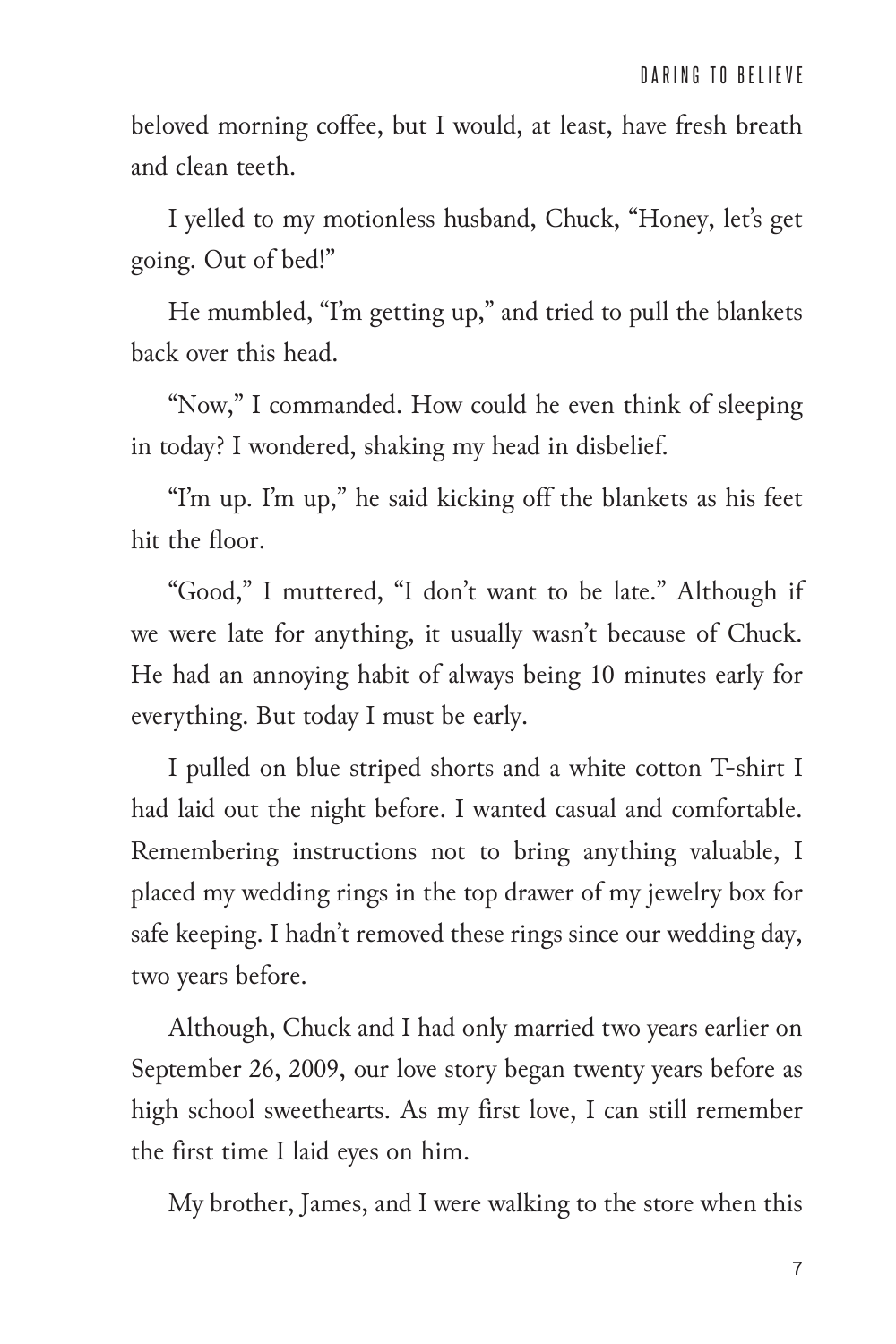old, dirty, brown Mustang pulled up beside us. Chuck, with a tan arm hanging out the window, asked if we needed a ride. We locked eyes, and as he smiled, the rest of the world vanished. He was beautiful. I blushed, and the air crackled with electricity around me.

I sat in the back seat, and Chuck positioned the rearview mirror to glance at me from time to time, as he and my brother talked. I didn't dare say anything for fear of words such as, "You're beautiful. I love you. We'd make gorgeous babies," escaping from my mouth.

Chuck dropped us off at the store and asked if he could wait to drive us home. James began to say, "No…" but I quickly interrupted, "Yes. Thank you." He drove us home and we saw each other every day after that for the next two years.

 I always knew we would marry one day, and often told him, even back then. I just never thought it would take a lifetime to get him down the aisle.

Neither one of us really remembers why we broke up in high school, but I have a suspicion it had something to do with the blonde girl I saw him with at a restaurant, not long afterward.

He and I reconnected on Facebook twenty years later through the East Mecklenburg High School Twenty-Year Reunion page for the class of 1989. I sent him a friend request.

When we met again, it was as if we had never separated. I called to ask him to help a friend of mine who had to move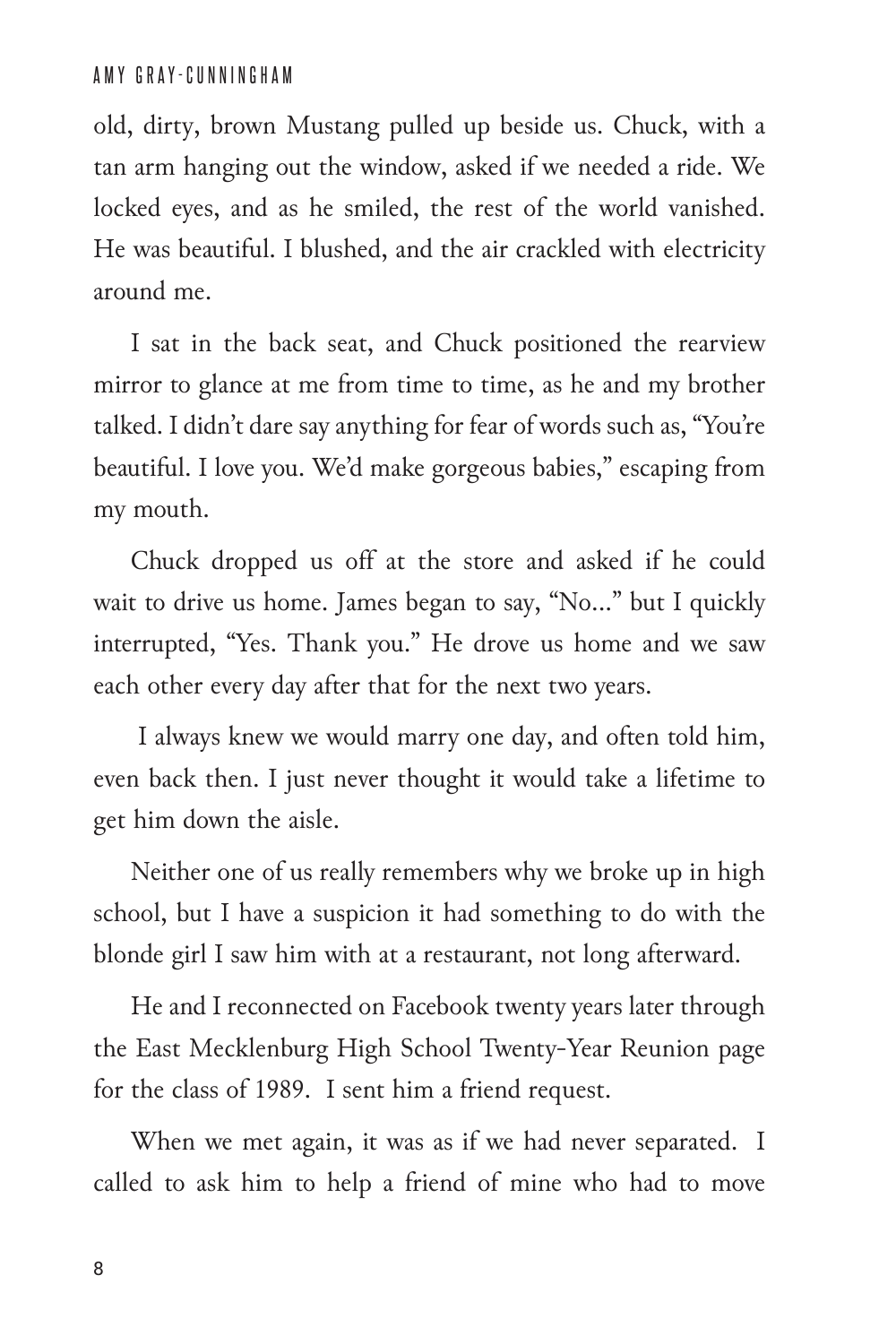out of the house she and her husband shared. Chuck dropped everything—no questions asked. Our first "date" in over twenty years, and he moved furniture which wasn't even mine.

We were older now, with more wrinkles and heavier baggage, but he still had those luscious lips I loved to devour, and deep, brown eyes which held my attention for hours.

Over the years, many points of intersection had occurred in our lives, as though the universe had been pulling strings to keep us close until we were ready to connect.

For several years, we both worked in the same bank building in uptown. We were on separate floors and employed by different companies, but somehow, we never ran into each other on the elevators or even in the coffee shop on the main level. We also worked in adjacent buildings in another local complex, and again, never bumped into each other even in the parking lot.

But probably the biggest surprise of all was when we discovered we lived only a few hundred feet from each other. From my garage, I had an excellent view of Chuck's patio, though I didn't know it was his.

Also, we each had a son from previous relationships. The boys knew each other from junior high school and rode the same bus. They even looked similar—tall, with blonde hair and blue eyes, and both were born in June but one year apart.

God's ways are miraculous to me. He knew when Chuck and I were dating in high school that we were perfect for each other. We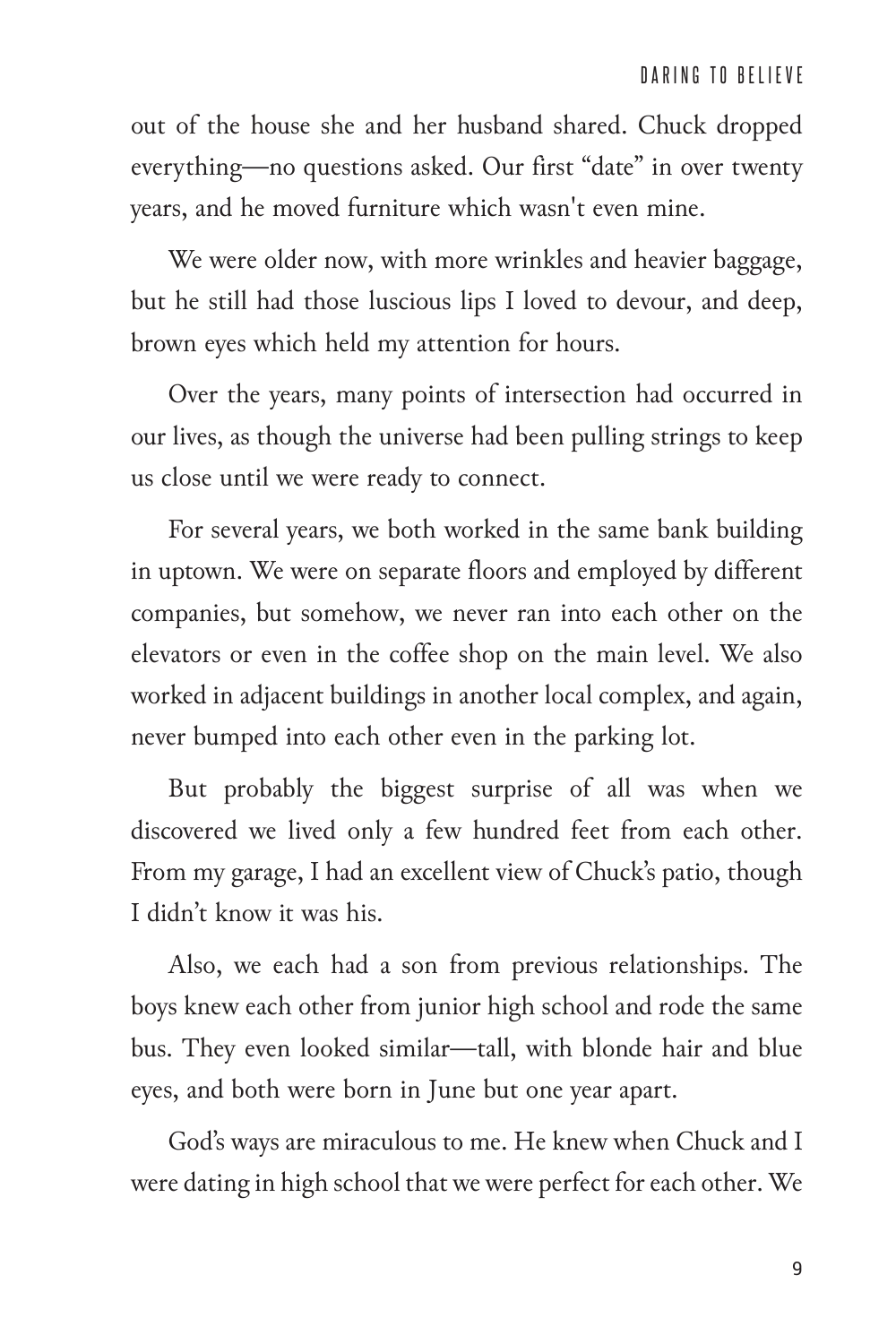just needed more refining before He brought us back together. He kept our lives parallel throughout the years, no matter what we were experiencing, as if to keep us forever connected.

Sometimes I wondered if Chuck and I hadn't reconnected, would I have met David or heard about his story? Chuck had been long-time friends with David's sister, Jennifer, and his older brother, Randy. Because of their friendships, I found out about David's need for a kidney.

And now, here we are—driving to the hospital today because I was David's 1-in-20 million miracle—his perfect match.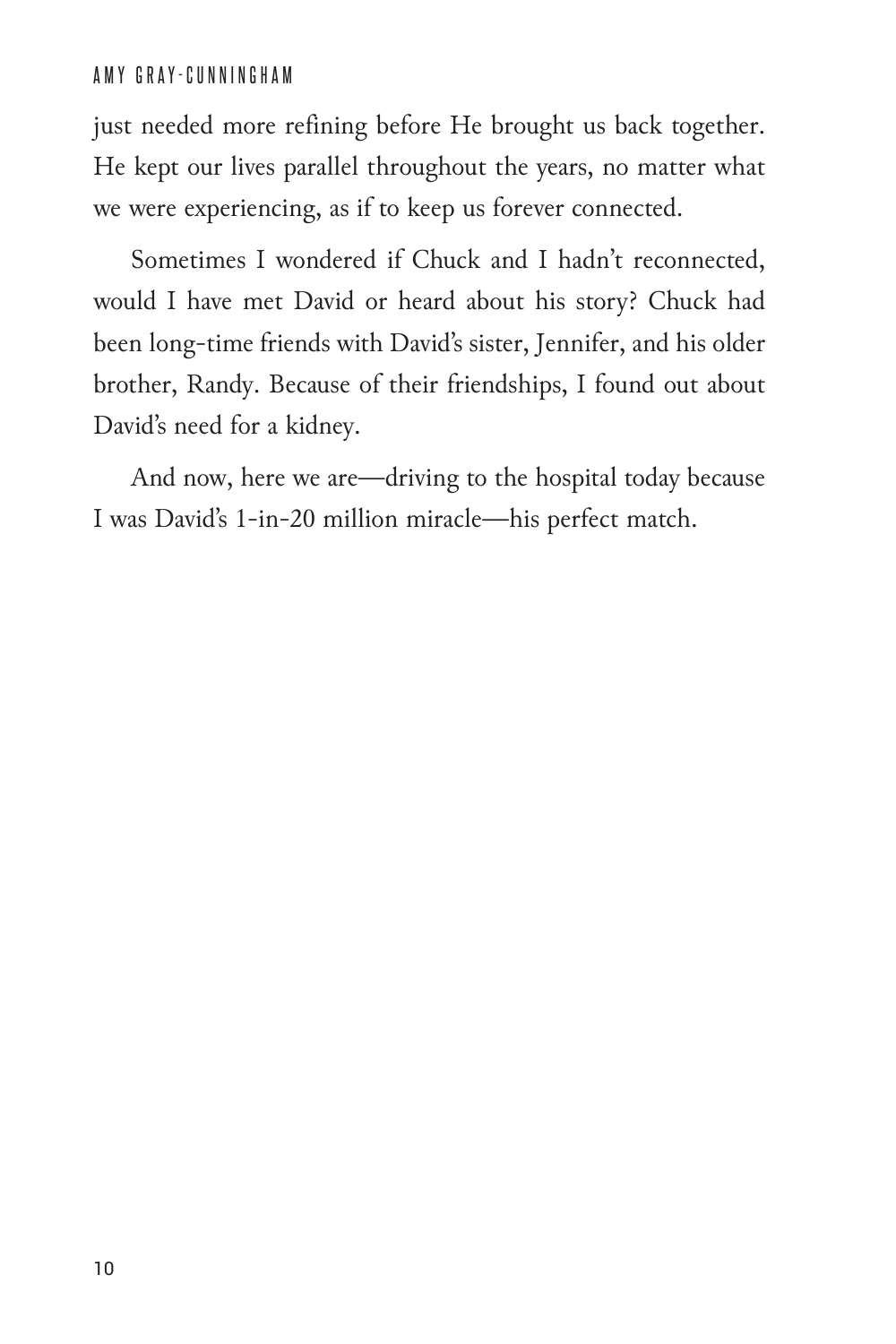# CHAPTER THREE

*"God is love, and he who abides in love abides in God, and God in him."*—1 John 4:16

*WE DROVE PEACEFULLY, SURROUNDED BY* the deepest quiet I've ever known. The roads were deserted; not too many people are out at 4:30 in the morning. The sun would rise soon with its colors of lavender and radiant amber, but I wouldn't see its beauty on this particular morning.

I looked at Chuck, and he reached over to caress my hand, allowing his fingers to linger for a moment, his faced etched with worry. I could tell he preferred to reflect on his own thoughts in silence, leaving me to stare out into the silky blackness of the early morning.

My mind looped back to how this very unusual experience all began. It had been a normal day, like any other. I had worked and visited with my brother and his family, who lived behind us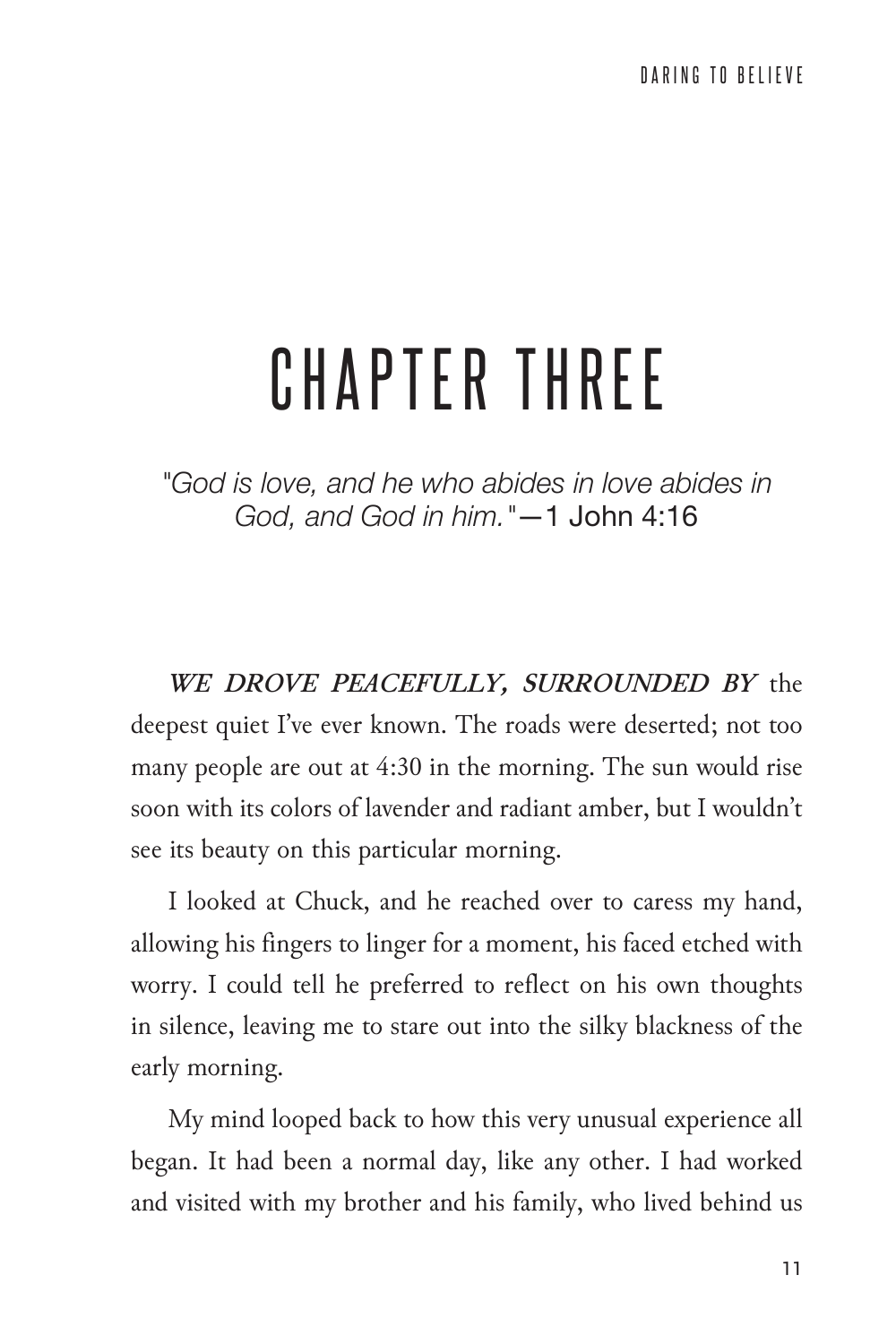in another town home. I had cooked dinner—just an everyday normal routine. But that day had altered my life forever.

As I cleaned the kitchen, Chuck had called to me from the living room.

"Honey, do you remember Jennifer Ensley from high school?"

I thought about it for a second and replied, "Nope. Doesn't ring a bell. Should I?"

"We all went to East Mecklenburg together," he replied, as though it was supposed to make a difference to me. I peered from the kitchen and shook my head.

"Well, I'm sure you'd remember her if you ever saw her again. Randy, her brother, got me the job at the Speedway as a security guard."

"Oh, yeah!" I still didn't remember her or her brother, but I did remember the job. I hated it because Chuck wasn't around for my birthday. The Coca-Cola 600 was the second week in May along with my birthday.

 "What does Jennifer Ensley have to do with anything?" I asked.

"I'm looking at a Facebook page she started called, 'Looking for a Kidney for My Brother David,'" he said. Interesting, I thought.

Chuck continued on, telling me that David, the middle child in that family, had married his high school sweetheart, Susanne.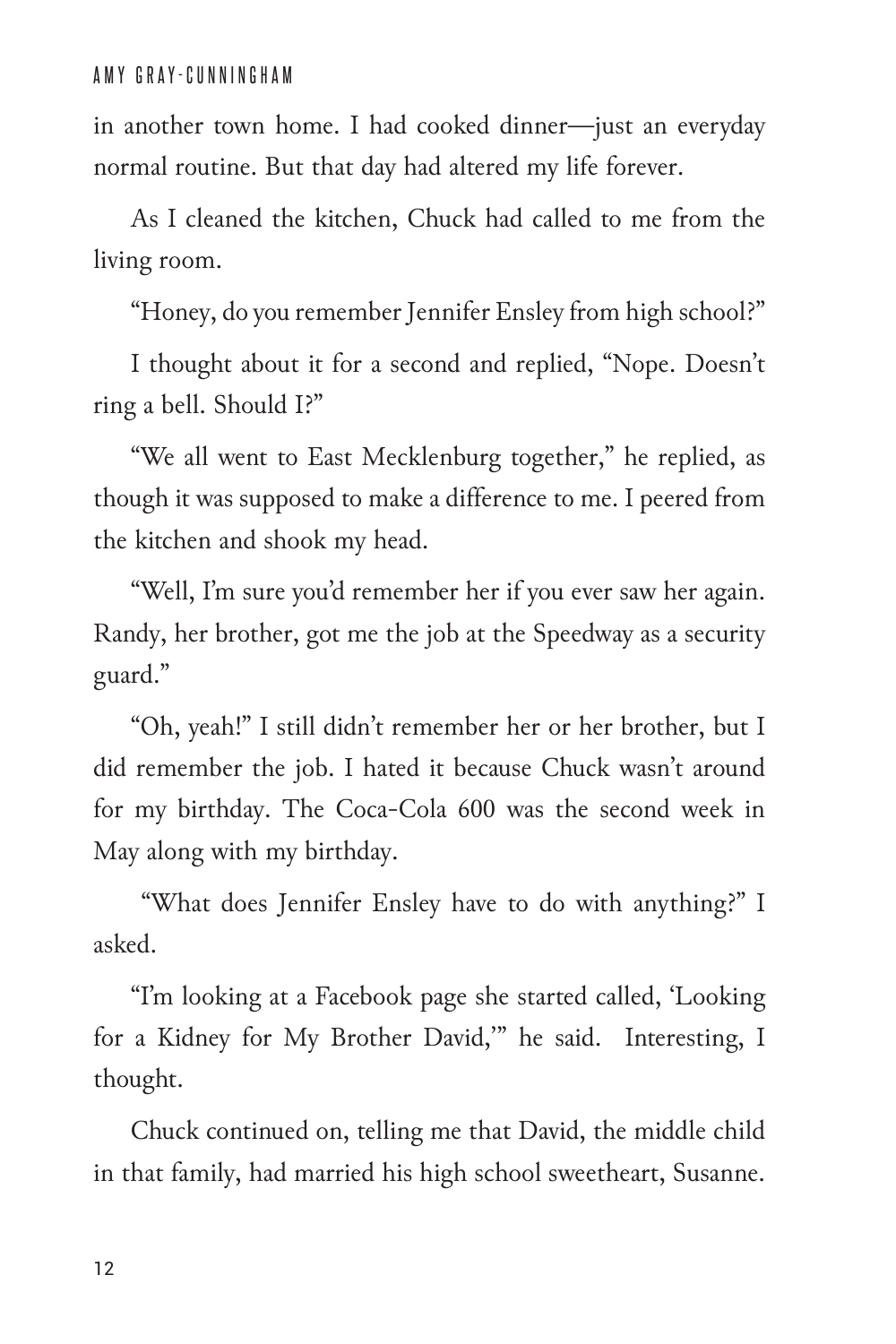They had two girls, Mallory, who was in nursing school, and Leslie, a senior in high school.

Diagnosed with polycystic kidney disease in 2000, David was now in complete renal failure and on dialysis but would die if he didn't receive a kidney transplant soon. This was the reason Jennifer had created the Facebook page.

I pondered the story. My heart broke for those girls and his wife. I lost my father several years back, and I knew firsthand the pain of losing a parent. I would give anything to have my dad back.

"Wow," I said. "How sad. I hope someone steps up to help him."

Then I heard it. It was as audible as if I were talking with someone right in front of me. The Voice said, "Amy, that person will be you." An intense tingling sensation ran down my spine and burned within my soul. Instantaneously, I knew I would be David's donor.

I remember looking around the kitchen and screaming in my mind, "Um, excuse me? WHAT did you say? Where did that Voice come from?" I wondered.

I have heard about people hearing things from God, but never considered it would happen to me, much less in the middle of cleaning up the kitchen after dinner.

Although I have "felt" things before that I knew in my heart were from God, I'd never actually heard Him, as if in conversation.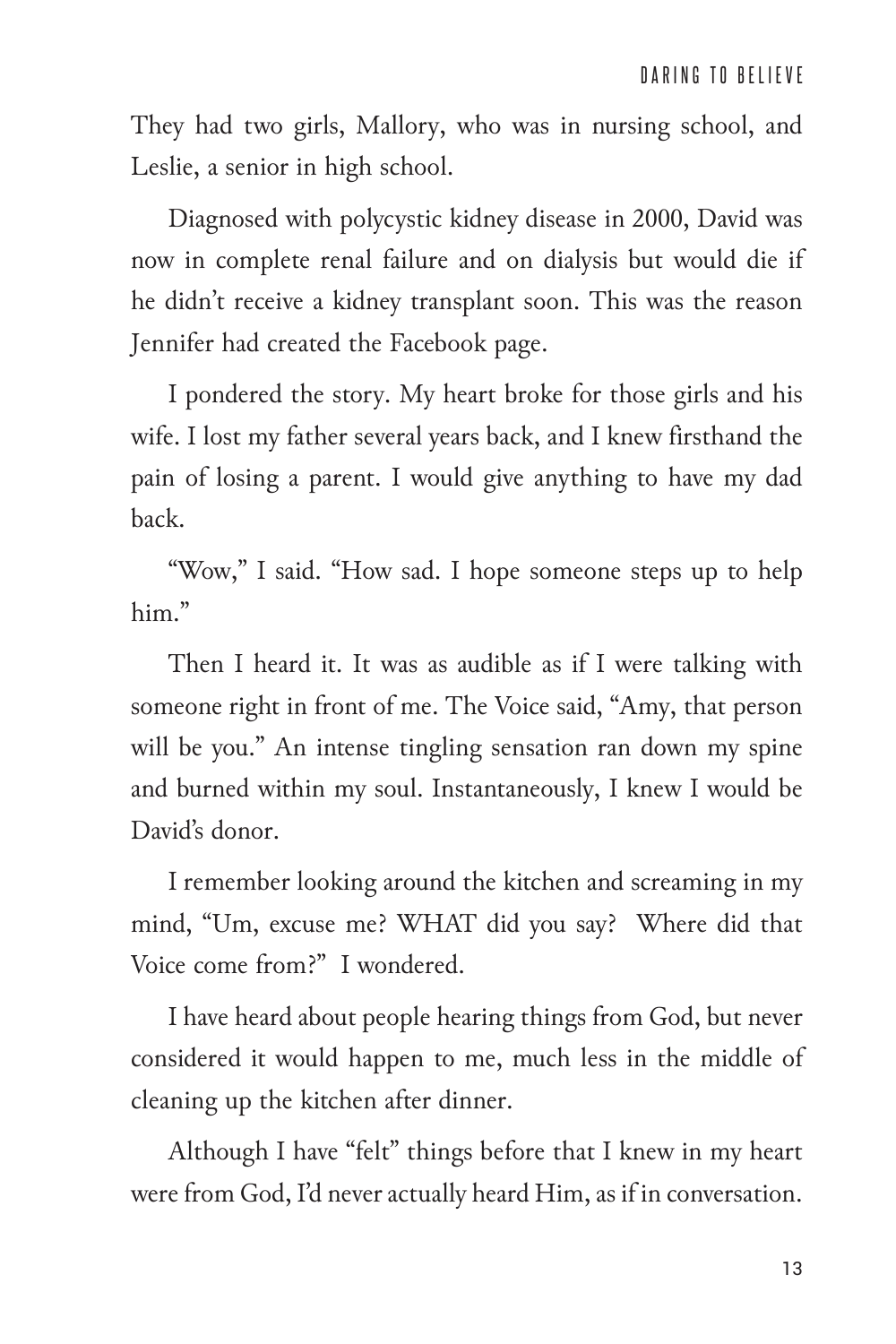The Voice didn't sound as I imagined "His" voice would sound if, in fact, He would have an actual voice. It sounded like my tone and inflection. Yet, somehow, I knew God had spoken to me.

I was young in my faith, but my trust in God was growing. I had recently been praying, asking God to use me for His purpose, but donating a body part, I thought, that was too much to ask. Wasn't it?

Instead of telling Chuck, or anyone, I decided not to share my new revelation, at least not yet. I kept quiet, afraid Chuck would think I was kind of crazy and would want to send me to the proverbial ditch he often jokes with me about. Besides, I wasn't too sure about what had just happened, myself.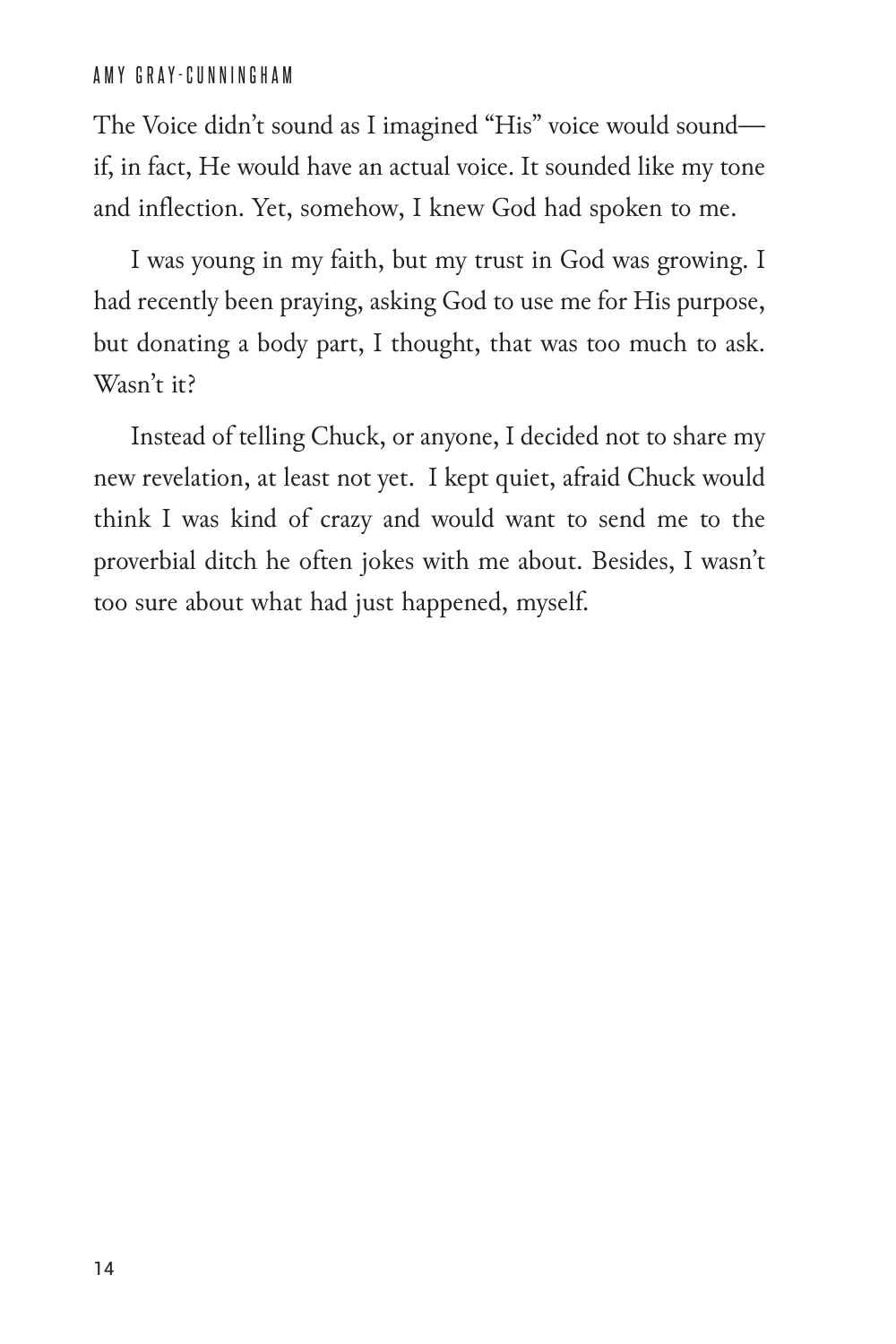# CHAPTER FOUR

*"Give light and the darkness will disappear itself."*  —Desiderius Erasmus

*WE ARRIVED AT THE HOSPITAL* that morning at 4:45 a.m. and checked in at the front desk. The receptionist, a small, older lady with grayish hair, pointed to a small room off to the right and asked us to wait there. "Someone will be down to escort you to the pre-op waiting room soon," she said.

As directed, Chuck and I moved into the small room. The room was completely barren except for a few cushioned blue chairs lining the walls and one TV hanging on the wall in the corner. The local news station had just started broadcasting the morning's news—except the TV had no sound, just words scrolling on the bottom of the screen.

Since we were the only people there, we had our choice of where to sit. Chuck picked a seat against the wall of windows,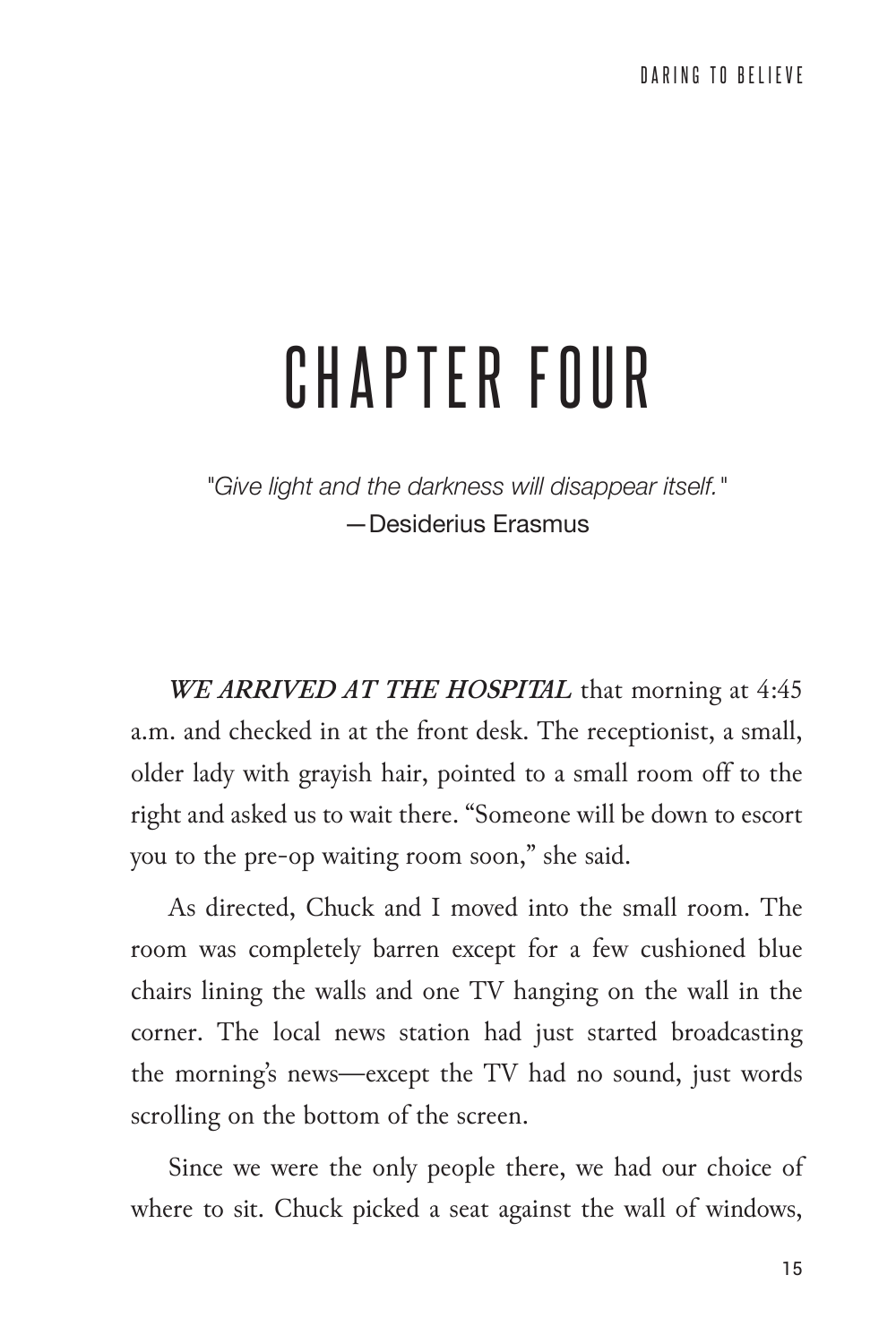and I took the one beside him. I turned and looked out into the lightless morning. Doctors and nurses meandered in from the parking deck, and a janitor mopped the entrance floor. Then, he laid out the day's welcome mat. Still quiet, the hospital slowly began awakening from its dreams.

As we waited to hear my name called, I wondered if David had arrived yet. Of course, he had, I thought. David's always early for everything. Like Chuck, they both lived by the motto, "If I'm not at least fifteen minutes early, then, I'm late!" Personally, as long as I wasn't more than fifteen minutes late, than I considered myself on time—the perfect catalyst for a few annoying arguments between me and Chuck.

I smiled as I remembered the first time I had spoken with David. Almost immediately, we felt a sense of familiarity and comfort between us. It was as if we had known each other our entire lives.

I had passed all the other tests and only the MRI remained which determined the kidney the doctors would use. But, since the test was expensive, they wanted to know David's opinion before moving any further.

Chuck had found the home number for Jennifer, David's sister, online, and called her. Sean, her husband, answered the phone. Chuck explained he'd known Jennifer from high school, and he had some important news he needed to tell her; could he please speak with her? Uneasy about a strange man calling his wife, Sean asked, "Can I tell her what this is about?"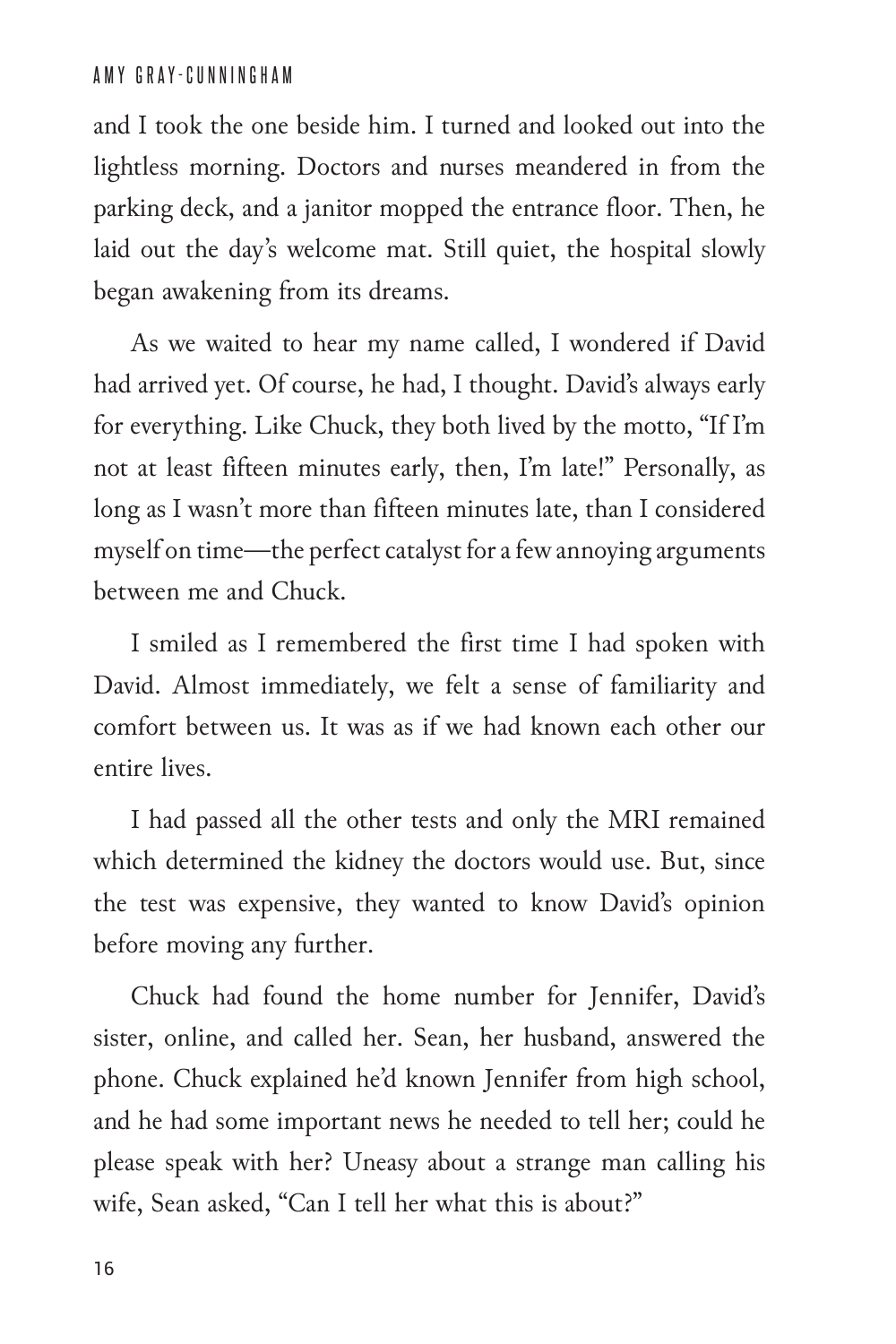"It's about David," and then, Chuck gave Sean our home number and hung up.

Jennifer called Chuck back within twenty minutes. He told Jennifer about how I had felt called to get tested as David's donor and as it turned out we were a match. The doctors told us to find out if David had any objections about moving forward with me.

"Sweet Jesus, no, he doesn't!" Jennifer exclaimed.

Chuck hung up the phone, not giving me a chance to talk. I gave Chuck an inquisitive look and he responded, "Jennifer will call David and have him call right back."

About thirty minutes later, the phone rang a second time. Chuck answered and then handed me the phone. As I walked out onto our patio I said, "Hello."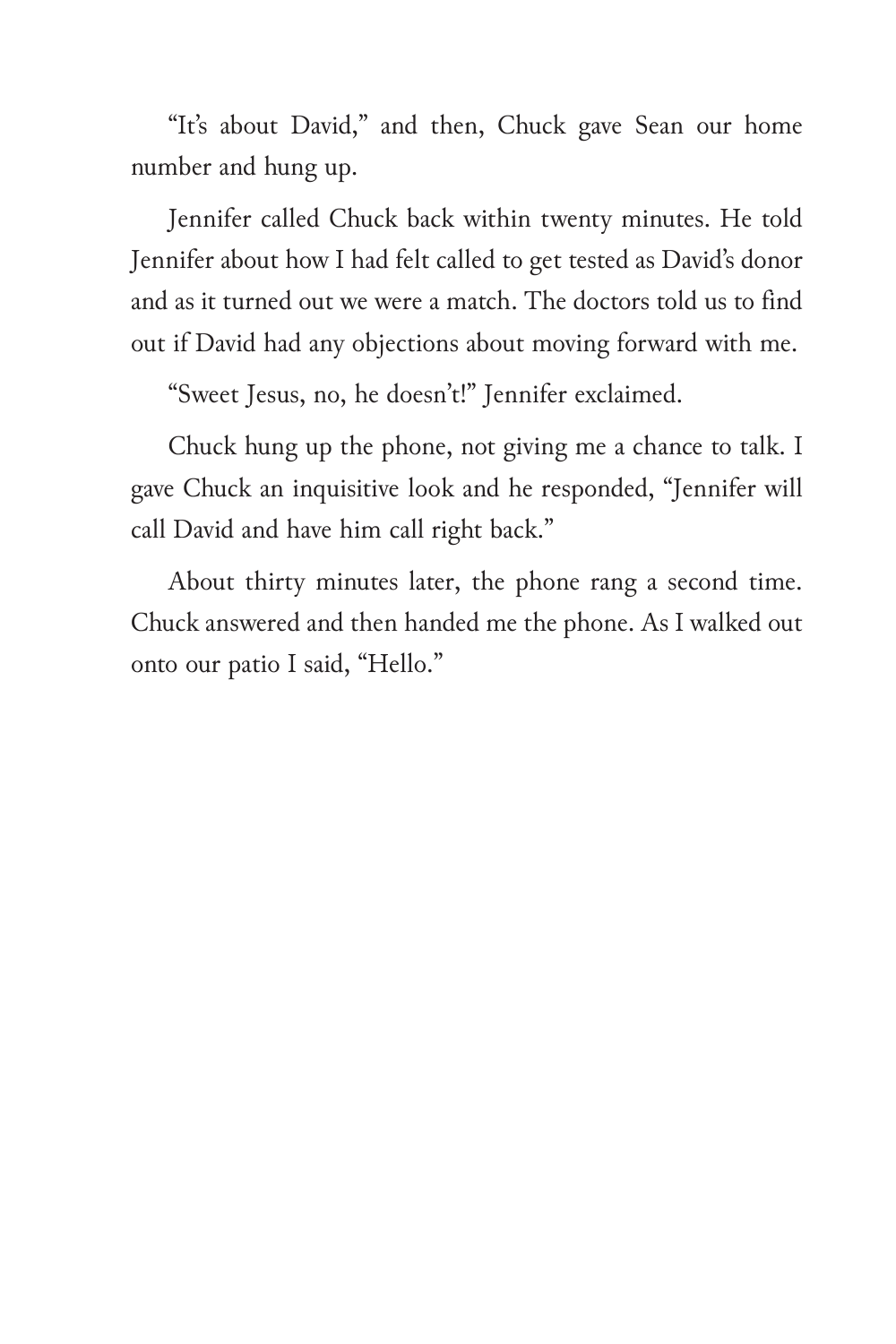# CHAPTER FIVE

*"All the darkness in the world can not extinguish the light of one candle."*—St. Francis of Assisi

*AN AFRICAN-AMERICAN MAN IN GREEN* scrubs with a big, toothy grin appeared in the doorway of the waiting room. "Amy Gray-Cunningham?" I looked at him and signaled it was me. Here we go, I thought.

He introduced himself as Michael and told me he would escort me to the pre-op waiting room. Then he grabbed my wrist to read the hospital bracelet I received the week before at my pre-op appointment and asked my name and date of birth. It struck me as funny that I had to answer the question when it was clearly printed on the bracelet. But I gave it anyway, "Amy Gray-Cunningham and May 13, 1970."

Michael must have read my mind because his voice contained a hint of humor when he said, "You better get used to answering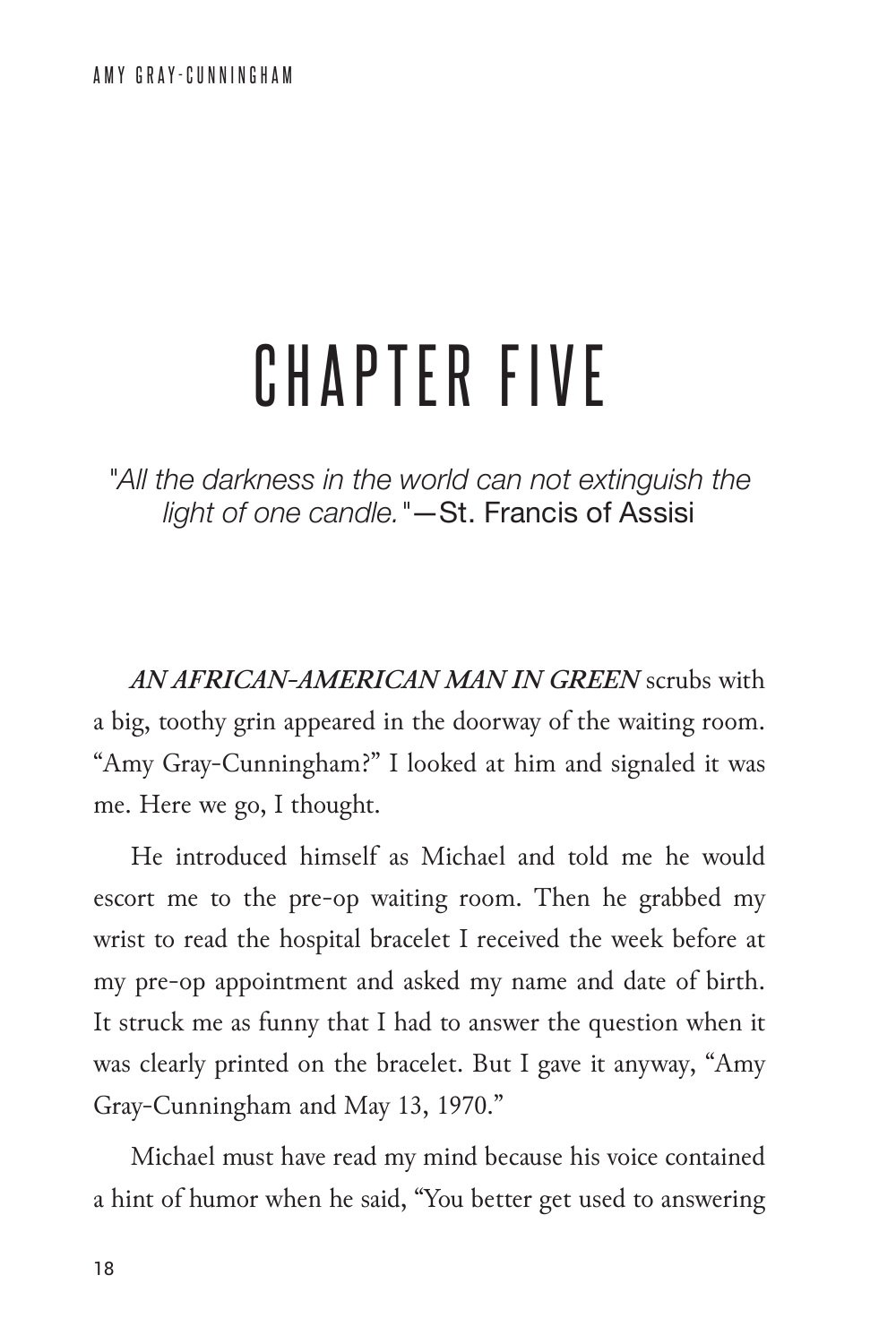that question. You'll be asked it every time a nurse or doctor enters the room."

I smiled back and shrugged, "No problem. Just seems redundant is all."

"I know. Are you ready to go?"

"Without a doubt," I said.

Chuck grabbed my bag and we followed Michael down the corridor to the elevators behind the reception desk. As he pushed the button for the elevators, he said, "Once we get to the waiting room, you can have a seat until they're ready for you in pre-op."

I nodded. The elevator doors rattled opened.

Glancing at my husband with my overnight bag in his hand, his eyes glimmered with love. Smiling, I thought about the night I told him my desire to get tested as David's donor. Exasperated, he assumed I had finally lost it.

After Chuck told me about Jennifer's Facebook page, I couldn't get David's story and what I had heard out of my mind. Several times, I secretly logged into Chuck's Facebook account, so I could follow Jennifer's updates. After reading that David was O positive, I decided it was time to complete a donor application. I, too, was O positive.

Telling Chuck about my decision, however, was more complicated than I anticipated. At dinner, I finally found the nerve to tell him.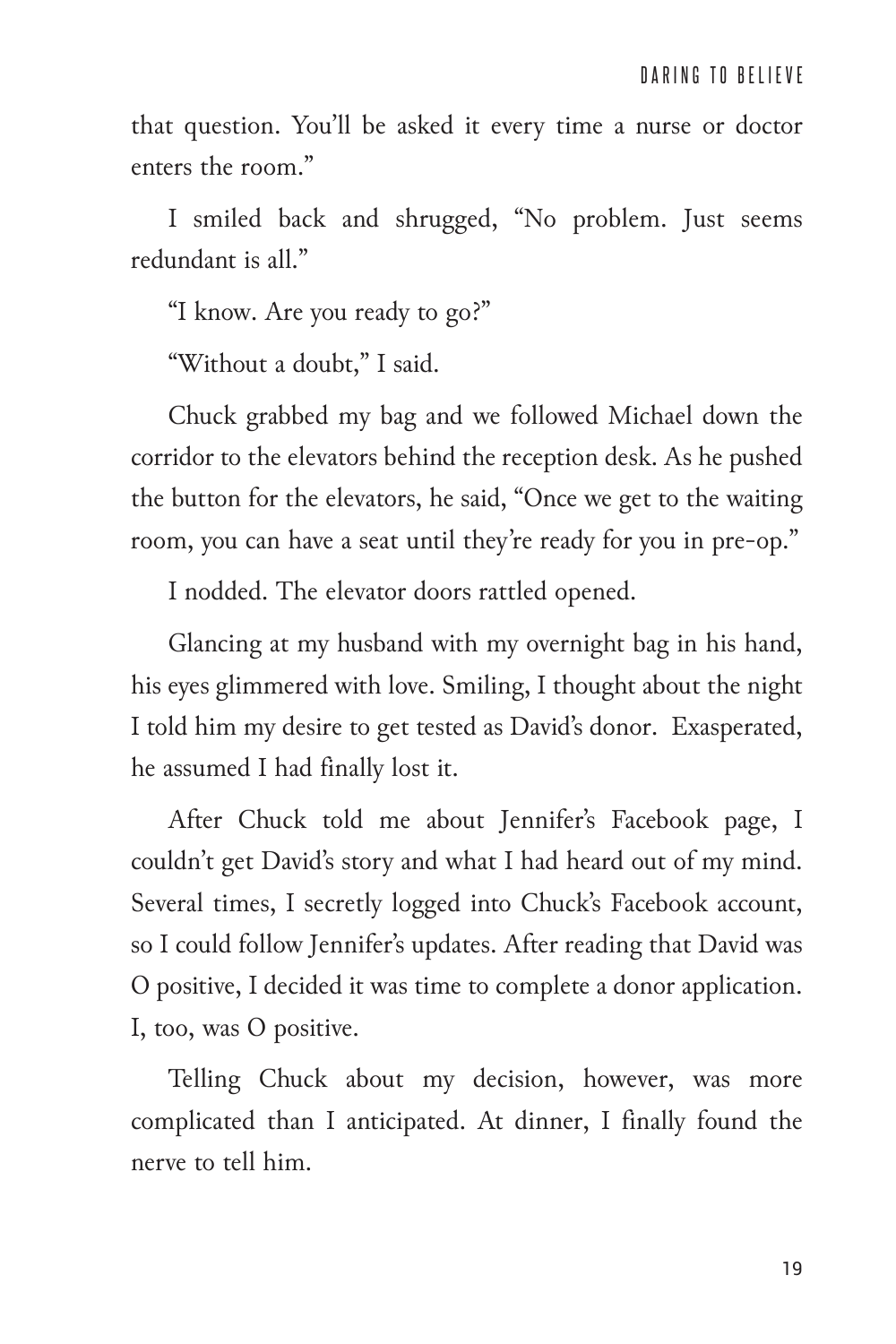"Honey I've been thinking, and I want to get tested to see if I'm a match for David Ensley."

Chuck looked up at me from his dinner plate and with a glaring eye, said, "You what?"

"I admit it's crazy."

"Crazy?" he interrupted.

Perturbed by his comment, I continued, "I feel I'm being led to do this. Besides, the chances I'm a match are slim. But I know it's something I'm supposed to do."

Dropping the fork to his plate, Chuck pushed back his chair and questioned, "And what makes you think this is something you're SUPPOSED to do?"

I had already decided it was best not to tell him I heard God talking to me, telling me I was the one. Instead I said, "I haven't been able to get his story out of my mind. It's all I can think about. I even went on your Facebook page to follow Jennifer's posts."

Irritated, he said, "YOU DID WHAT?" annunciating each syllable.

"Oh, come on," I replied, gulping my wine for courage. "You gave me your password, and it's not like I haven't done it in the past. I wanted to follow what Jennifer posted, but I didn't want to "like" the page, yet. The most recent post said, David is O positive and, Chuck, I'm O positive. For me, it was a clear sign."

"Who cares? It doesn't mean you need to do this."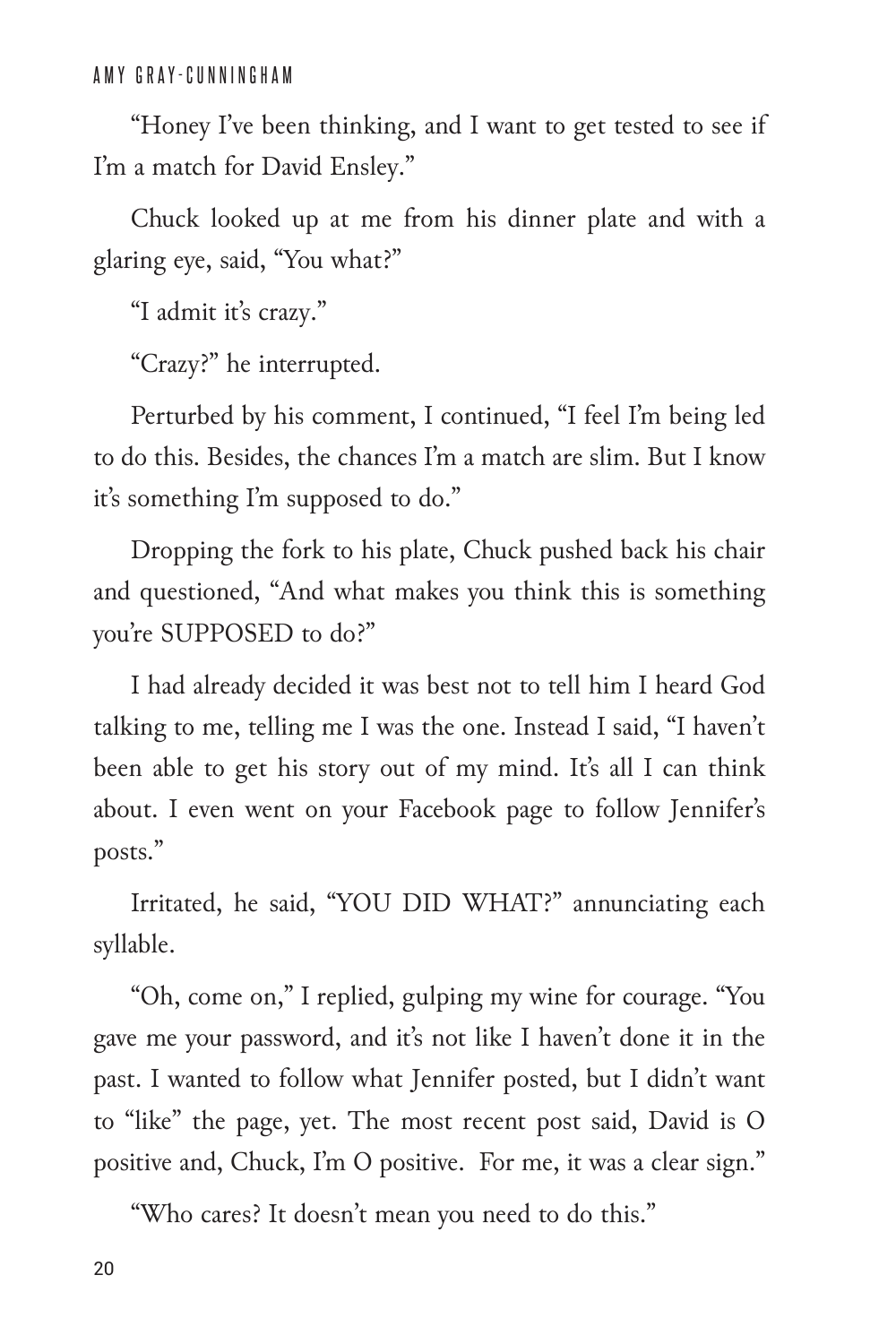"You said it yourself, if someone doesn't step up, he could die. He has two daughters, and if I can help him dance with his daughters at their weddings, I want to. No, I need to do this. Besides, I've been researching kidney donation, and if for whatever reason I needed a kidney in the future, then, I move to the top of the donor list for a new one."

"Well, just wonderful! But, what if one our boys needs a kidney? Have you thought about how you would feel if you weren't able to give them one because you gave one to someone you don't even know?" he asked.

I looked into Chuck's eyes and grabbed his hand. I needed to make him understand. "I just have to believe and have faith God will provide for them. I can't decide not to do this based on something which may or may not happen in the future. How selfish would I be?"

Chuck looked away—not because he didn't have anything more to say. He just knew it would be pointless. The next day I called the Transplant Clinic to request an application.

The lady who answered the phone at the clinic had a soft, gentle voice: "And who would you like the application for?"

"David Ensley," I replied.

"May I ask how you know Mr. Ensley?"

For a moment, I considered my reply because I wasn't prepared to answer the question. What would she think if I told her David was a stranger? I decided to be honest and said, "David's a high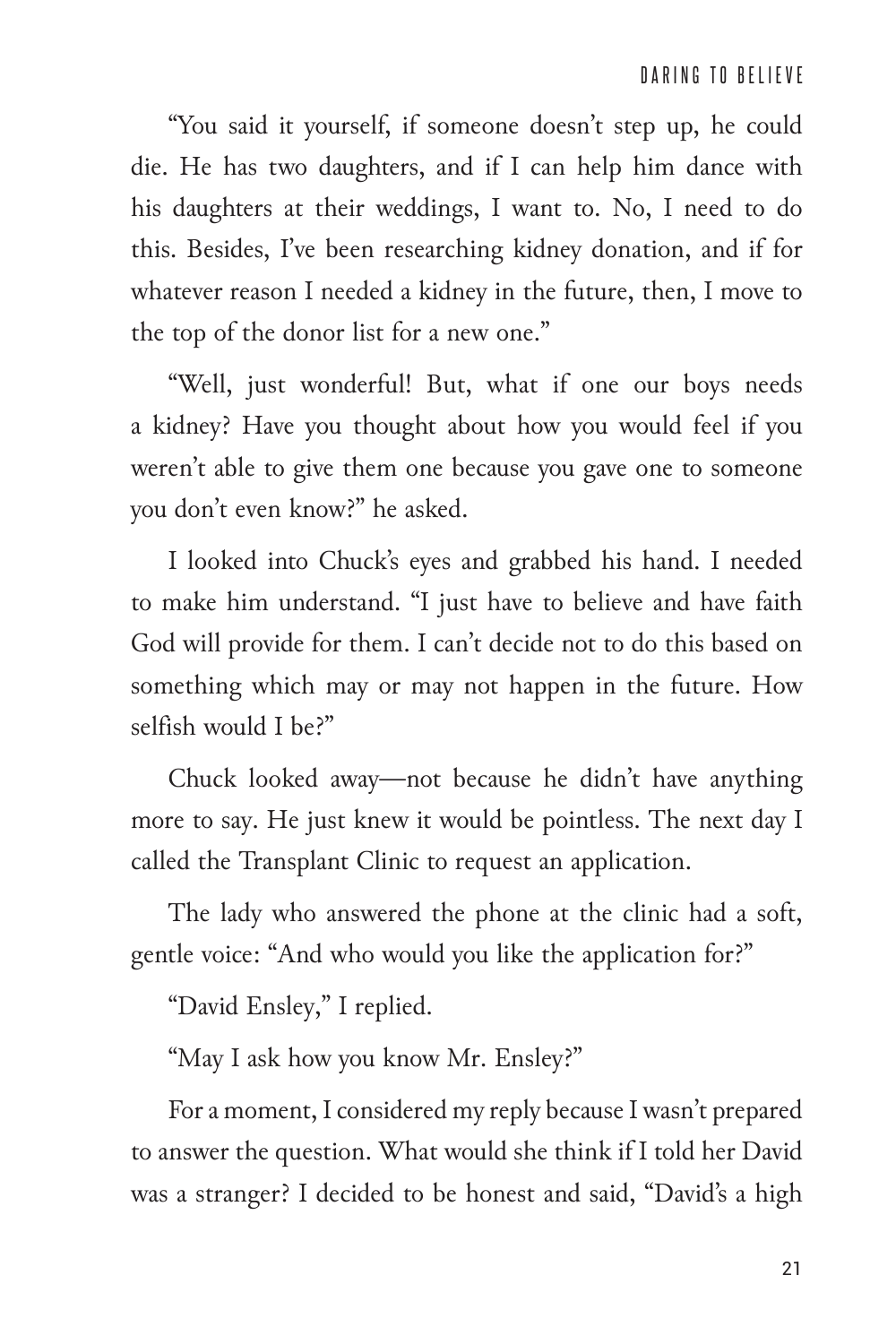school friend of my husband but I don't know him. Will it be a problem?"

"Oh, no," she replied, "I think it's wonderful you're willing to get tested. Not many people are as compassionate. It's just a question we have to ask."

At least she didn't think of me as crazy. She told me she would mail the packet immediately and I should receive it within the week. I said, "Thank you," and hung up the phone. Now all I had to do was wait.

I muttered a quick prayer, *"Papa, I've done as You've asked. Now it's in Your capable hands. Thank You."*

Just as the lady from the clinic had promised, I received the application packet within a few days. Putting all the other mail under my arm, I attempted to open the packet while walking into the house.

I thumbed through the information when the front door opened and Maggie, our German Shepherd, barked with excitement. Assuming Chuck had come in, I yelled from the kitchen, "Hey, honey."

He came around the corner with Maggie at his heels and bent over to give me a quick kiss. "Hello! What's this?" he asked referring to the packet in my hands.

"It's the donor application," I said with a smile, as I held up the thick packet for him to see. "At a glance, I have a feeling it'll take me a while to answer everything. The questions seem very